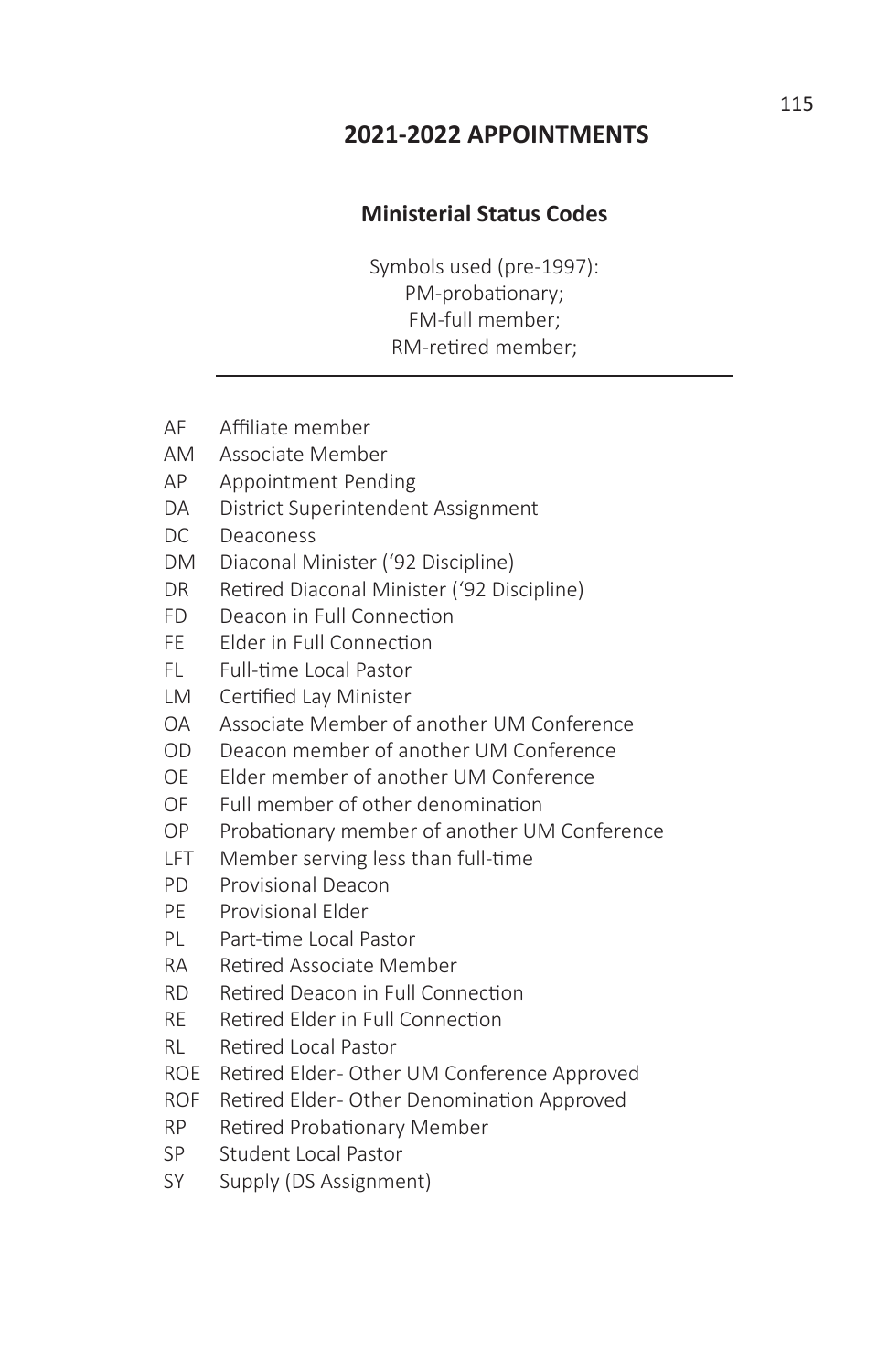#### **BLUE RIVER DISTRICT Nancy Tomlinson - District Superintendent Denise Barnhill - Administrative Assistant 1333 N. 33rd St., Lincoln, NE 68503 Offi ce: 785-414-4228 and 402-323-8849 District email: blueriver@greatplainsumc.org**

| <b>CHURCH  PASTOR</b>                                  | [Conf Status] (Tenure) |  |
|--------------------------------------------------------|------------------------|--|
| Beatrice Centenary Paixao Baptista [FE] (3)            |                        |  |
| Ceresco-Ithaca-Valparaiso  Michael L. Burgess [FE] (4) |                        |  |
| <b>CONESTOGA PARISH:</b>                               |                        |  |
| Pleasant Dale-Denton  Matthew Borland [DA] (1)         |                        |  |
| Cortland United Church Casey A. Karges [FE/LFT] (16)   |                        |  |
| <b>COUNTRYSIDE PARISH:</b>                             |                        |  |
| DeWitt-Swanton-                                        |                        |  |
| Plymouth Peace  Lori Miller [PL] (3)                   |                        |  |
| Crete Grace Lyn M Seiser [FE] (1)                      |                        |  |
| Douglas-Burr Karen L. Lamb [PL] (6)                    |                        |  |
| Eagle-Alvo Sandra Webster [PL] (2)                     |                        |  |
|                                                        |                        |  |
| Elmwood St. Paul-                                      |                        |  |
| Murdock Ebenezer  Michelle Chesnut [FL] (4)            |                        |  |
| Fairbury-Endicott-Daykin  Victor Peterson [FL] (5)     |                        |  |
| Friend-Dorchester  April Wegehaupt [FE] (3)            |                        |  |
| Hallam-Martell-Roca Pam Savery [PL] (4)                |                        |  |
| LINCOLN:                                               |                        |  |
|                                                        |                        |  |
|                                                        |                        |  |
| Associate  Beth Graverholt [FL] (6)                    |                        |  |
| ConnectioN Point  Beth Graverholt [FL] (6)             |                        |  |
|                                                        |                        |  |
| TiM Associate  Caitlin Bentzinger [PE] (2)             |                        |  |
| Havelock Kyuwook Lee [OE] (1)                          |                        |  |
| Horizons Community  Mandy Barkhaus [PE] (1)            |                        |  |
| Lakeview                                               |                        |  |
| Neighbors  Trever Rook [FL] (7)                        |                        |  |
| New Hope-Prairie Home  Helen Paus [PE] (2)             |                        |  |
| Associate  Sally Ruggia-Haden (RE) (8)                 |                        |  |
| New Visions Community:                                 |                        |  |
| Calvary-Southminster- Doyle Burbank-Williams [FE] (6)  |                        |  |
| St. James                                              |                        |  |
|                                                        |                        |  |
| Saint Paul Jane Florence [FE] (5)                      |                        |  |
| Associate Jed Linder [FL] (4)                          |                        |  |
| St. Luke Ivan Milosi Mumba [OE] (1)                    |                        |  |
| St. Mark's  Wayne L. Alloway Jr. [FE] (21)             |                        |  |
| Associate Heureuse Kaj Ayukwend [FL] (1)               |                        |  |
|                                                        |                        |  |
| South Gate  Amy Slater [FE] (4)                        |                        |  |
|                                                        |                        |  |
|                                                        |                        |  |
|                                                        |                        |  |
| Palmyra-Cheney Larry Tolen [DA] (6)                    |                        |  |
| Raymond Tiffani Brewer [DA] (1)                        |                        |  |
|                                                        |                        |  |
|                                                        |                        |  |
| Syracuse First-Unadilla  Dick Webster [FL] (5)         |                        |  |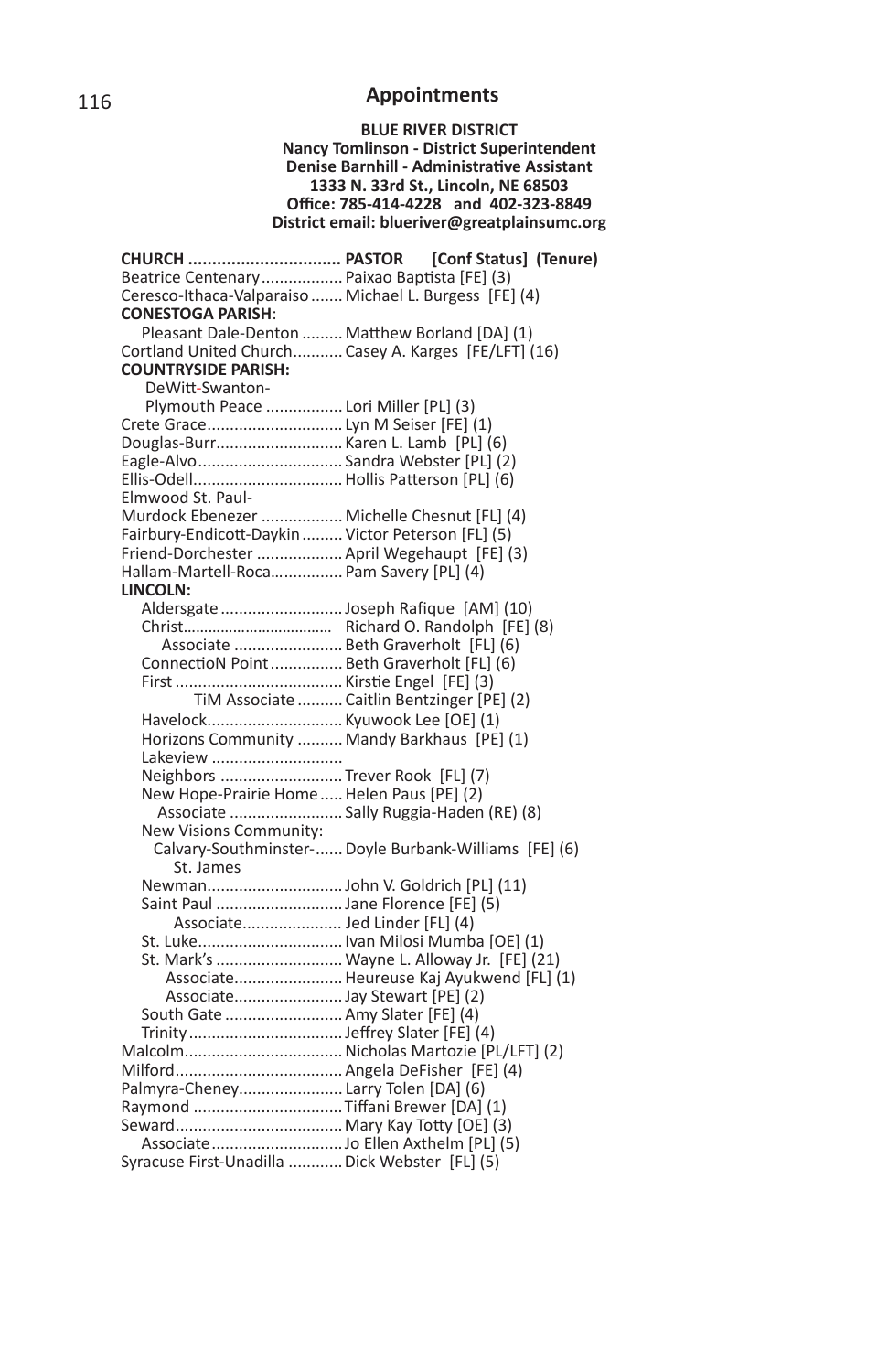Tecumseh First-Adams First-

 Hopewell-Wilber-Clatonia Salem- Pickrell ............................ Sketer Makena Riungu [PE] (1) ................................................ Charles Muthiana Kitua [FL] (1) Wahoo First............................... Michael Carpenter [OE] (5) Waverly First ...........................Jacob Cloud [FE] (5) Wymore First-Blue Springs ...... Rachel Stone [PL] (3)

#### **Other Appointments**

### **¶ 331.4(a) Deacons and Provisional Deacons appointed beyond the Local Church** Chaplain, CHI Health, Lincoln, NE ................................................Deb Dahlke [PD] (2) **¶ 344.1(a) Within the UM Connectional Structure:** Blue River District Superintendent… .................Nancy Tomlinson [FE] (4) Registrar-Great Plains Board of Ordained Ministry ..... Karen D. Jeffcoat [FE] (10) Great Plains Clergy Recruitment & Development Coordinator Ashlee E. Alley Crawford [FE] (9) Campus Ministry- Nebraska Wesleyan Univ. .....H. Eduardo Bousson [FE] (10) Nebraska United Methodist Foundation .............................................F. MaƩ hew Fowler [FE] (4)  **344.1(b)** Under Endorsement by the GBHEM and other ministry settings

St. Elizabeth Hospital & HoriSun Hospice ...........................Laurel Crusinberry [PL] (7)

#### **¶ 344.1(d) Ministries beyond the Local Church [as is (a) and (b)]**

Director, The Mediation Ctr ..... Casey A. Karges [FE] (17) Director, Released & Restored Ruth A. Karlsson [FL] (16) Senior Consultant, Gallup .......Albert "Al" L. Winseman [FE] (21) Univ. of Neb Lincoln, Campus

 Minister................................Catherine Kaminski [OF] (1) Assistant Professor, Wake Forest Univ. Sch. of Divinity..............Austin Rivera [FE] (2)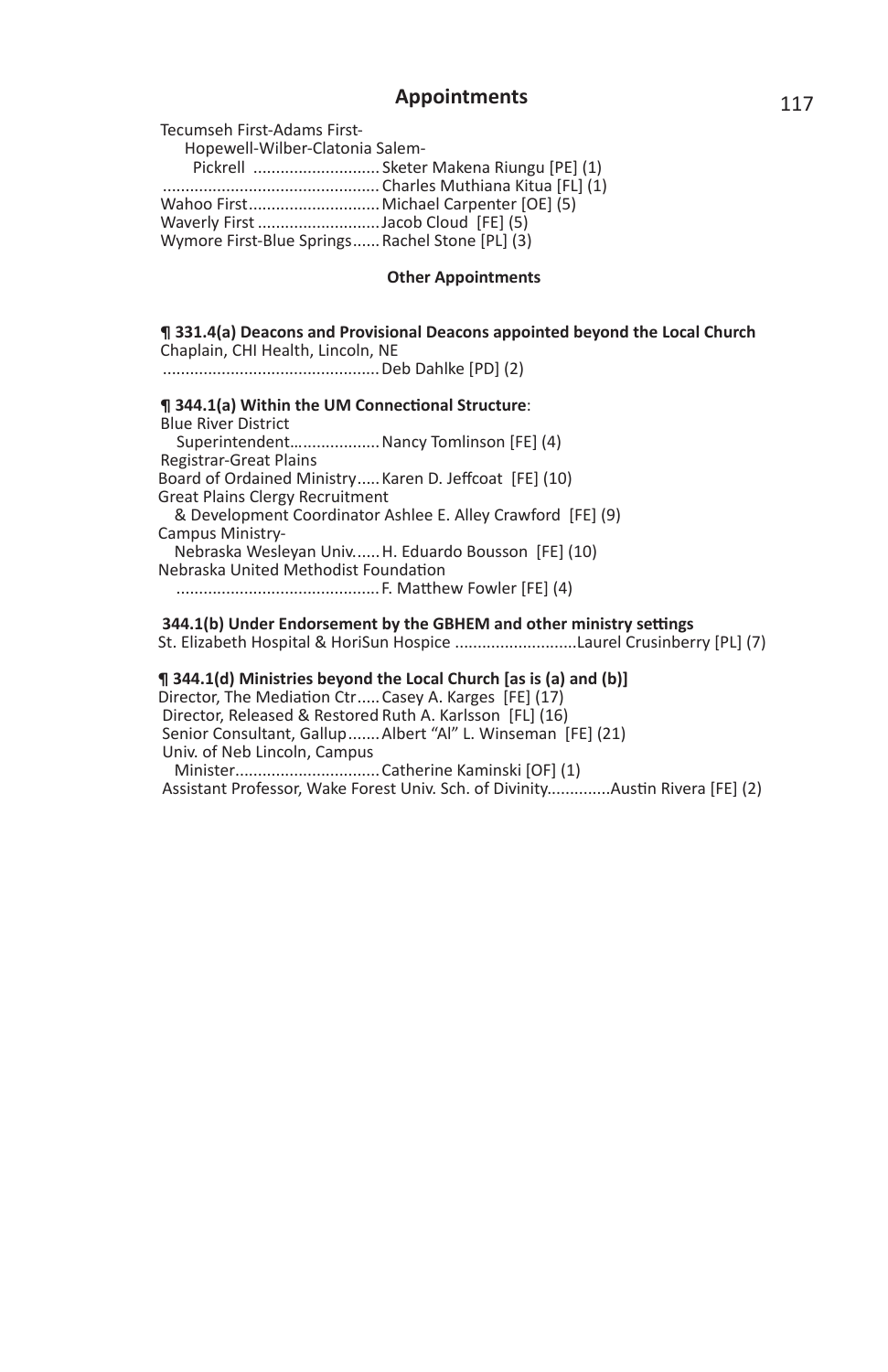#### **DODGE CITY DISTRICT Zach Anderson - District Superintendent Kelsey Boster - Administrative Assistant 100 E. First Ave, Hutchinson, KS 67501 Offi ce: 620-227-2077 Fax: 620-227-2181 District email: dodgecitydistrict@greatplainsumc.org**

| Ashland-ProtectionRick Branson [FE] (3)                                     |                                                    |  |  |
|-----------------------------------------------------------------------------|----------------------------------------------------|--|--|
|                                                                             |                                                    |  |  |
|                                                                             |                                                    |  |  |
|                                                                             | Cimarron-Kalvesta Michael Keating [RE] (12)        |  |  |
|                                                                             | Coldwater-Wilmore Fed Kennedy Mukwindidza [FE] (5) |  |  |
|                                                                             |                                                    |  |  |
| Deerfield-Lydia Greg Fletcher [FL] (1)                                      |                                                    |  |  |
|                                                                             |                                                    |  |  |
| Dodge City First Jerre Nolte [FE] (8)                                       |                                                    |  |  |
|                                                                             |                                                    |  |  |
| Associate Juan Espinoza [FL] (5)<br>Elkhart-Richfield David Eckert [DA] (1) |                                                    |  |  |
|                                                                             |                                                    |  |  |
| <b>GARDEN CITY:</b>                                                         |                                                    |  |  |
|                                                                             |                                                    |  |  |
| Associate Joel Plisek [FE] (6)                                              |                                                    |  |  |
|                                                                             | GreensburgHyunung "Chu" Chang [OE] (5)             |  |  |
| Haviland-MullinvilleAlex Karimu [OE] (1)                                    |                                                    |  |  |
| Holcomb (UMC/Presby) TBA                                                    |                                                    |  |  |
|                                                                             | Hugoton-RollaJohn Wesley Young [FL] (1)            |  |  |
|                                                                             | Jetmore-HanstonPeter M'Tuamwari [OE] (4)           |  |  |
| Johnson-Manter Mary Courtney [FL] (4)                                       |                                                    |  |  |
| Kinsley-Lewis Melissa Naylor [FE] (6)                                       |                                                    |  |  |
|                                                                             |                                                    |  |  |
| Larned-Garfield Tricia North [FL] (4)                                       |                                                    |  |  |
|                                                                             |                                                    |  |  |
| Liberal First Brad Bennett [OE] (3)                                         |                                                    |  |  |
| Liberal Rosa de Saron Jose Torres [DA] (3)                                  |                                                    |  |  |
|                                                                             |                                                    |  |  |
| Montezuma TBS                                                               |                                                    |  |  |
|                                                                             |                                                    |  |  |
|                                                                             |                                                    |  |  |
| Plains-Kismet Elmer Armijo [OE] (1)                                         |                                                    |  |  |
|                                                                             |                                                    |  |  |
|                                                                             |                                                    |  |  |
|                                                                             |                                                    |  |  |
| Syracuse-Kendall Larry Alexander [DA] (1)                                   |                                                    |  |  |
| Tribune-Towner Jeri Smith [DA] (3)                                          |                                                    |  |  |
|                                                                             |                                                    |  |  |

### **Other Appointments**

#### **¶ 344.1(a) Within the UM ConnecƟ onal Structure:** Dodge City District

Superintendent ................... Zach Anderson [FE] (2)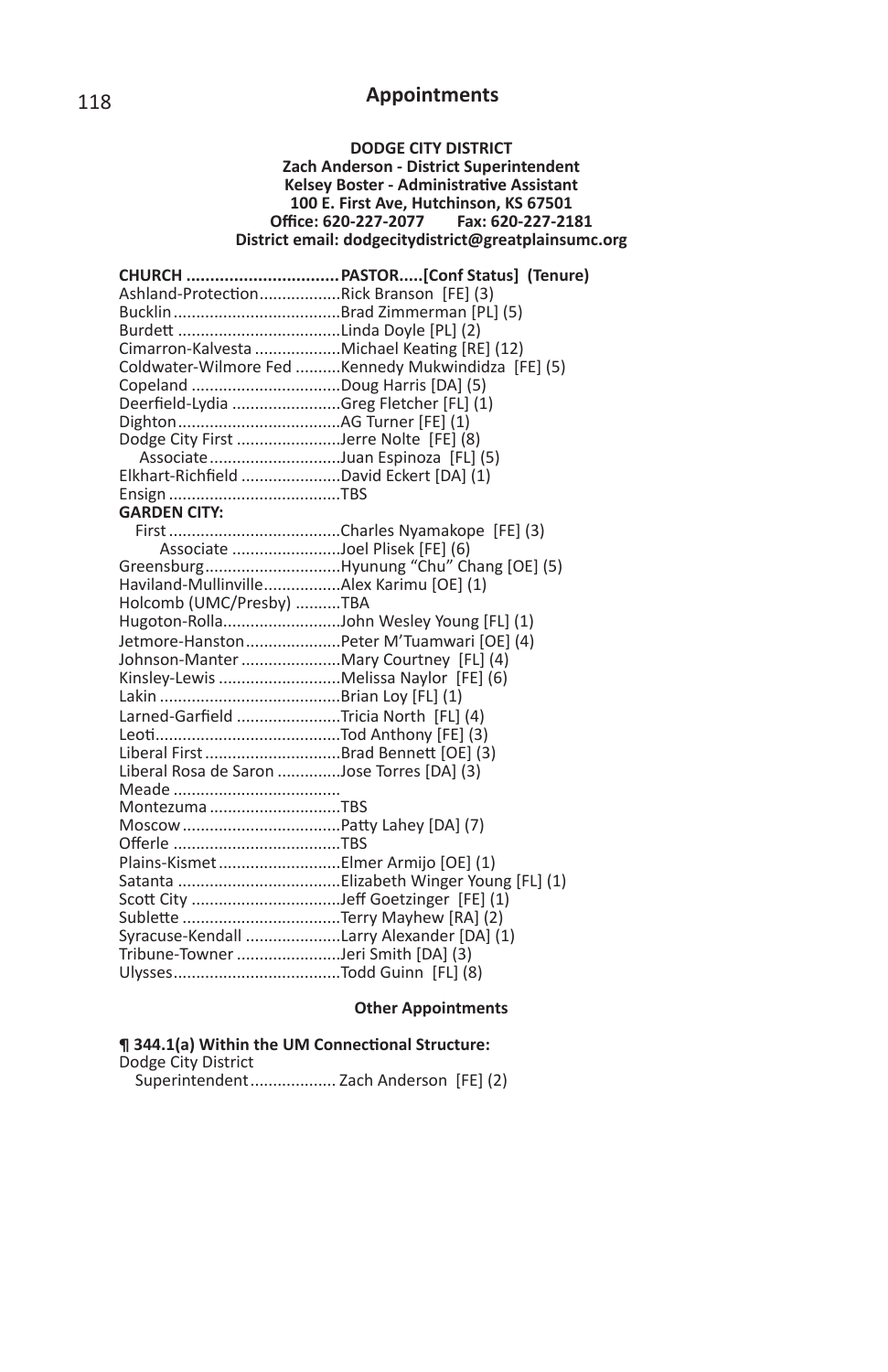#### **ELKHORN VALLEY DISTRICT**

#### **Chad Anglemyer, Charles Murithi, Nancy Tomlinson - District Superintendents Kathy Hoesing - Administrative Assistant P.O. Box 116, Concord, NE 68728 Offi ce: 402-371-1313 District email: elkhornvalley@greatplainsumc.org**

**CHURCH PASTOR [Conf Status] (Tenure)**  Ainsworth-Johnstown............. Martin Leeper [AM] (2) Albion-Loretto ......................... Lyndelle Linde [AM] (2) Alder Grove-Craig Presbyterian (Yoked) ................................................ Gregg Gahan , PCUSA [SY] (9) Allen-Ponca ................................. Debra Tompsett-Welch [RE] (2) Atkinson-Amelia Bartlett-Ericson........................ Duane Waddle [PL] (7) Bassett-Springview ................. Bloomfield-Verdigre ............... Janet Burgel [AM] (2) **BOYD COUNTY PARISH:** Spencer-Bristow-Lynch ....... Ray Weinerman [RA/LFT] (8) Creighton Faith United-Center UCC ................................................ Cathy Cole [FE] (3) Elgin ....................................... **ELKHORN RIVER PARISH:** Meadow Grove-Tilden Faith Richard Chrisman [PL] (4) **HOPE PARISH:** Orchard-Page- Ewing (UMC-Presb) .............. Janene Reynolds [DA] (3) Jamison ................................... TBS Laurel-Logan Center ............... Patrick Broz [FE] (2) Madison Trinity - Norfolk Westridge.................. Claire Gager [FE] (2) Neligh-Clearwater-Oakdale .... Bruce L. Phillips [FL] (9) Newman Grove-Looking Glass ...................................... Terry Buol [OF] (2) Norfolk First-Winside .............. Bridget Gately [FE] (4) ................................................ Neil Gately [FE] (4) Oakland-Lyons-Walthill-Rosalie ................................................ Toni Meyer [FL] (2) O'Neill First-Chambers ............ Robert Wynn [FL] (1) The United Church of Pender (UMC-PCUSA) ........................ Daniel P. Springer [OF] (5) Osmond .................................. Gordon Braun [OF] (1) Plainview-Crawford Valley ...... Alan Gager [FE] (2) Randolph-Wausa .................... Judy Carlson [FL] (10) South Sioux City-Dakota City-Homer ................................................ Abby Caseman [FE] (2) Tekamah-Decatur ................... Michael A. McGregor [FE] (6) Wayne-Carroll ......................... Nick Baker [FL] (4) West Point (UMC-UCC) ........... Priscilla Hukki , ELCA [SY] (3) Wisner (UMC-UCC)................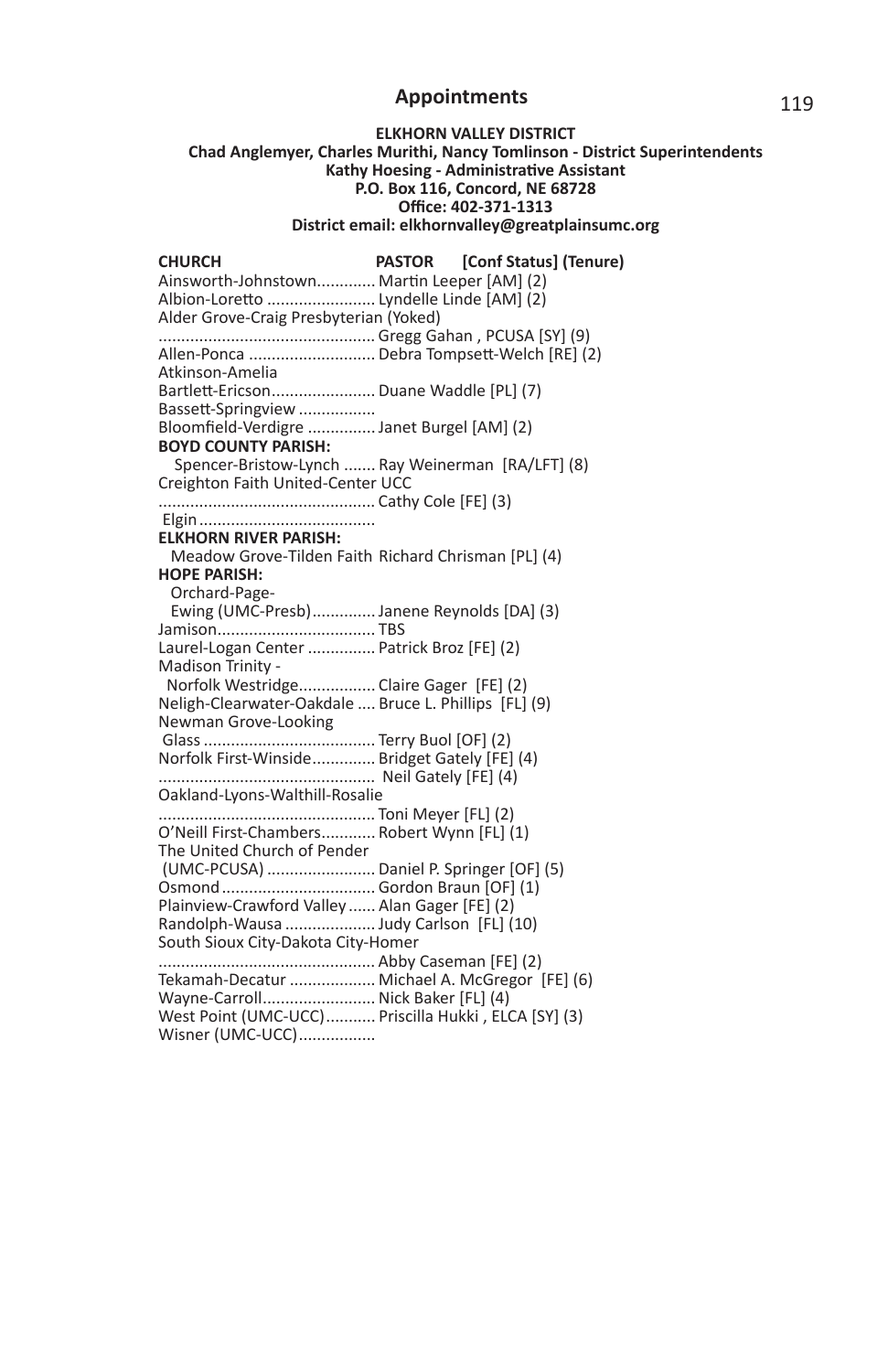### **Other Appointments**

**¶ 344.1(a) Within the UM ConnecƟ onal Structure:** Elkhorn Valley District Superintendent ..................Chad Anglemyer [FE] (5) ................................................Nancy Tomlinson [FE] (4) ................................................Charles Murithi [FE] (2)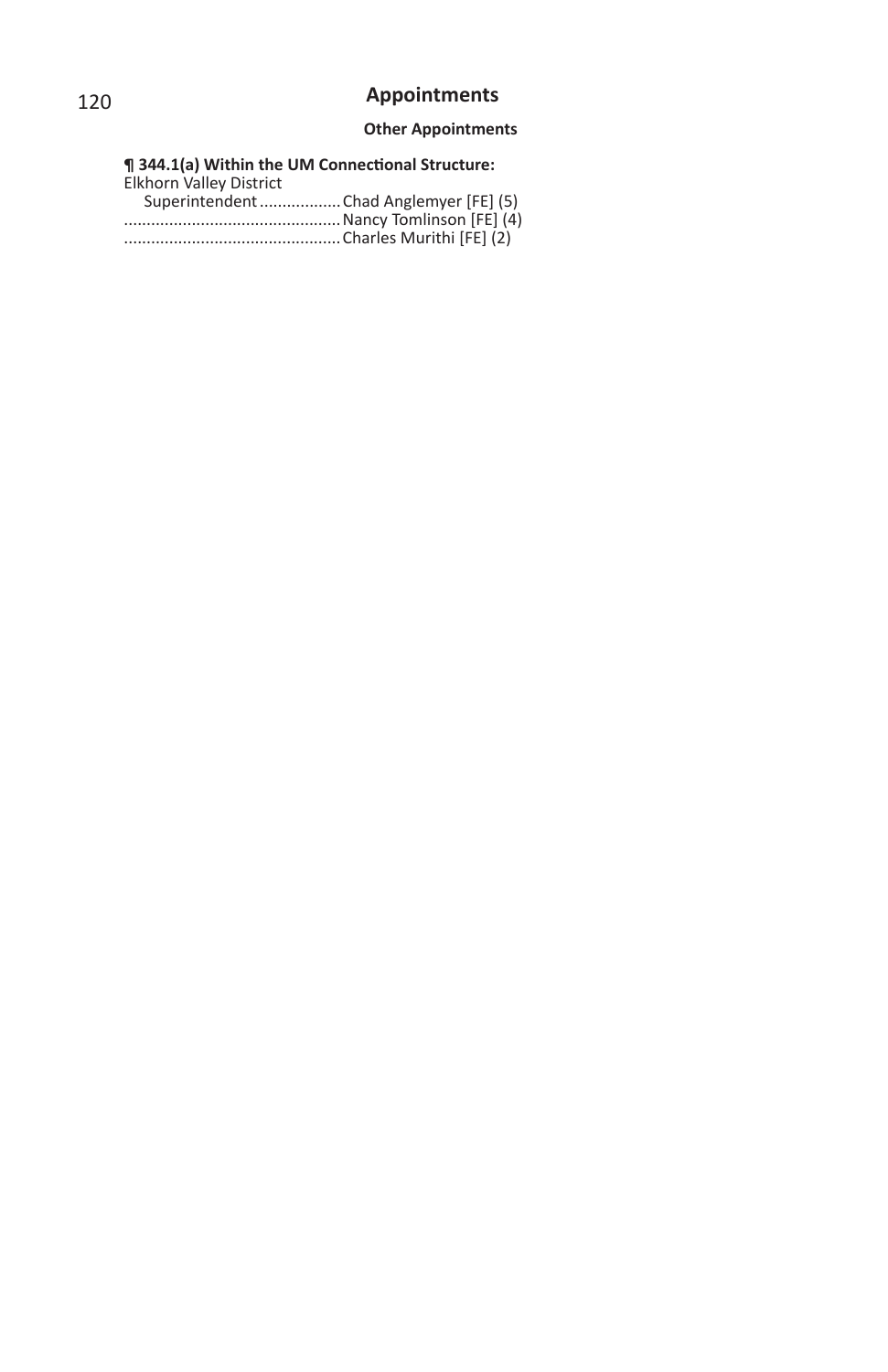### **FIVE RIVERS DISTRICT**

**Micki McCorkle - District Superintendent Marvé Ralston - Administrative Assistant 704 8th St., P.O. Box 556, Baldwin City, KS 66006 Offi ce: 785-841-4804 Fax: 785-841-4820 District email: 5riversdistrict@greatplainsumc.org**

**CHURCH PASTOR [Conf Status] (Tenure)** 

| Baldwin City First-Ives Chapel Amanda Baker [FE] (2)           |                                                           |
|----------------------------------------------------------------|-----------------------------------------------------------|
|                                                                |                                                           |
|                                                                |                                                           |
|                                                                |                                                           |
| Eudora-Edgerton  Ross Baker [FE/LFT] (2)                       |                                                           |
| <b>FORT SCOTT:</b>                                             |                                                           |
|                                                                |                                                           |
| St. John's-Hammond-                                            |                                                           |
| West Liberty Jim Brackett [RE/LFT] (2)                         |                                                           |
| Fulton-Mapleton  Connie Edgerton [PL] (6)                      |                                                           |
|                                                                |                                                           |
| Gridley-Turkey Creek  TBS                                      |                                                           |
| Hiattville-Uniontown  Carl Ellis [RE] (3)                      |                                                           |
| Humboldt-Big Creek  Blake Stanwood [PE] (1)                    |                                                           |
| <b>IOLA UNITED METHODIST MINISTRIES:</b>                       |                                                           |
|                                                                |                                                           |
| Kincaid Selma-Welda  Bill Nelson [PL] (12)                     |                                                           |
| LaCygne-New Lancaster  So Yeong Son [FE] (1)                   |                                                           |
| Salem (Iola) TBS                                               |                                                           |
| <b>LAWRENCE:</b>                                               |                                                           |
| Centenary Todd Seifert [LM] (2)                                |                                                           |
| Central Amy Seifert [FE] (5)                                   |                                                           |
|                                                                |                                                           |
| Associate Jeni Anderson [FL] (4)                               |                                                           |
|                                                                |                                                           |
| Associate Susan Mercer [FL] (3)                                |                                                           |
| Louisburg Shane Britt [FL] (1)<br>Associate Ed Flener [PL] (2) |                                                           |
|                                                                |                                                           |
| Lyndon-Vassar  Lauri Bowman Beach [FL] (3)                     |                                                           |
| Melvern-Quenemo Alex Bruening [OE/LFT] (2)                     |                                                           |
| Michigan Valley  Norton "Butch" Ritter [RE] (2)                |                                                           |
| Moran-Bronson-Mildred  Tracy Smith [PL] (3)                    |                                                           |
| Mound City-Blue Mound Robert Conway [RE/LFT] (2)               |                                                           |
| Osawatomie-LaneHyun Ju Gil (FE) (2)                            |                                                           |
| OTTAWA:                                                        |                                                           |
| First-RichterJaiseong "Jay" Pi [FE] (4)                        |                                                           |
|                                                                |                                                           |
| Union Chapel TBS                                               |                                                           |
|                                                                | Overbrook Tarrel Dean Lashley, Jr. [FL] (5)               |
|                                                                |                                                           |
| Parker-Beagle-Fontana Bascom Ratliff [DA] (1)                  |                                                           |
| Pleasanton-Prescott  Brennan Cummings [PL] (2)                 |                                                           |
| Plum Creek Jada Hodgson [LM] (7)                               |                                                           |
| Prairie View TBS                                               |                                                           |
| Richmond-PrincetonLenise Eddings [PL] (6)                      |                                                           |
|                                                                |                                                           |
| Vinland Julie Freeman [PL] (3)                                 |                                                           |
|                                                                |                                                           |
| Wellsville-ClearfieldKathleen A. Symes [AM] (8)                |                                                           |
|                                                                |                                                           |
|                                                                | Yates Center-Neosho Falls  Myoungjin "Jimmy" Yoo [FL] (4) |
|                                                                |                                                           |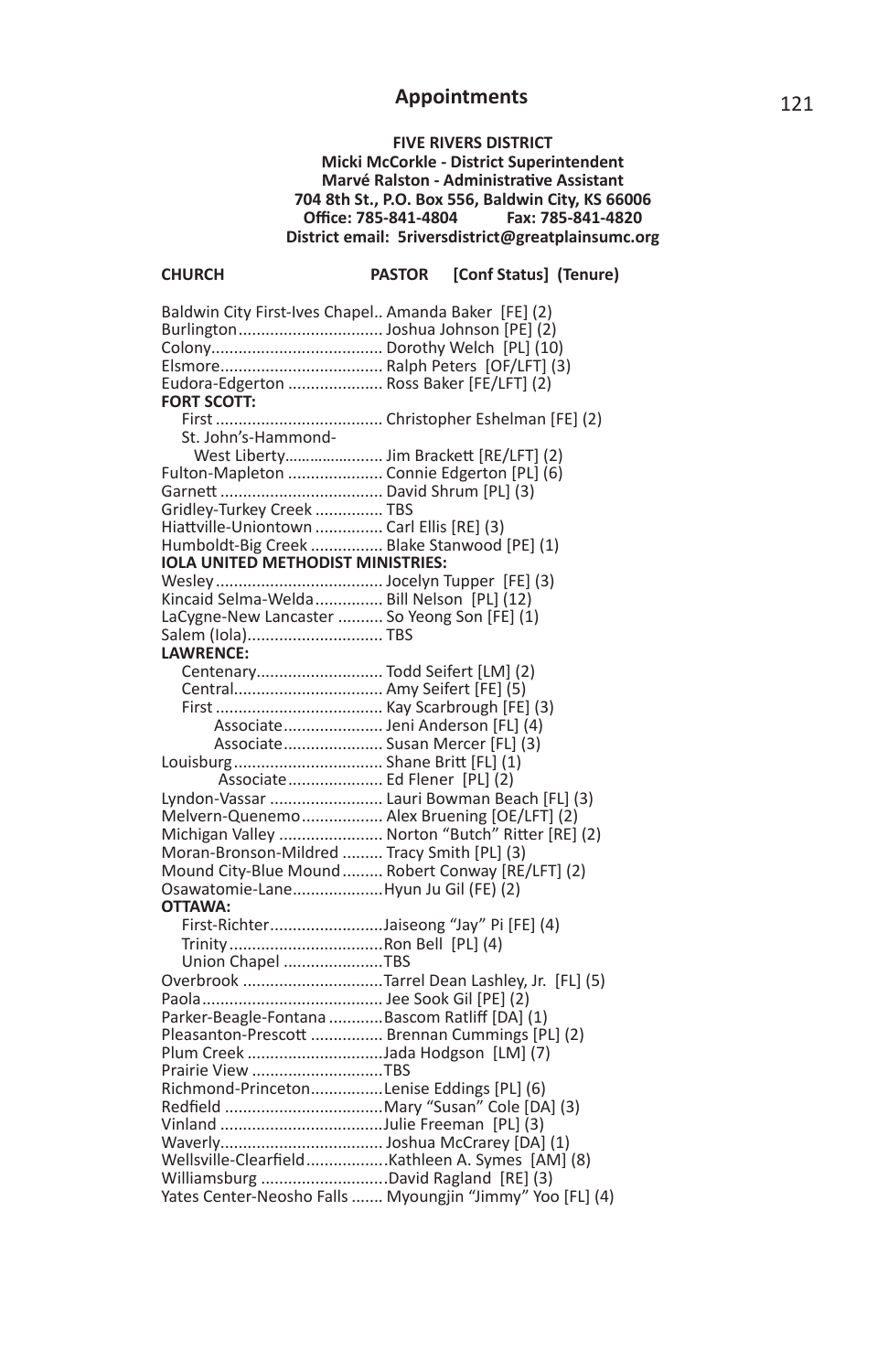### **Other Appointments**

# **¶ 344.1(a) Within the UM Connectional Structure:**

Five Rivers District Superintendent………………....Micki McCorkle [FE] (2)

#### **344.1(b)** Under Endorsement by the GBHEM and other ministry settings Chaplain

| Cooks Children's Medical Center, Fort Worth, TX Rachel Rigdon [FD] (5) |  |
|------------------------------------------------------------------------|--|
|                                                                        |  |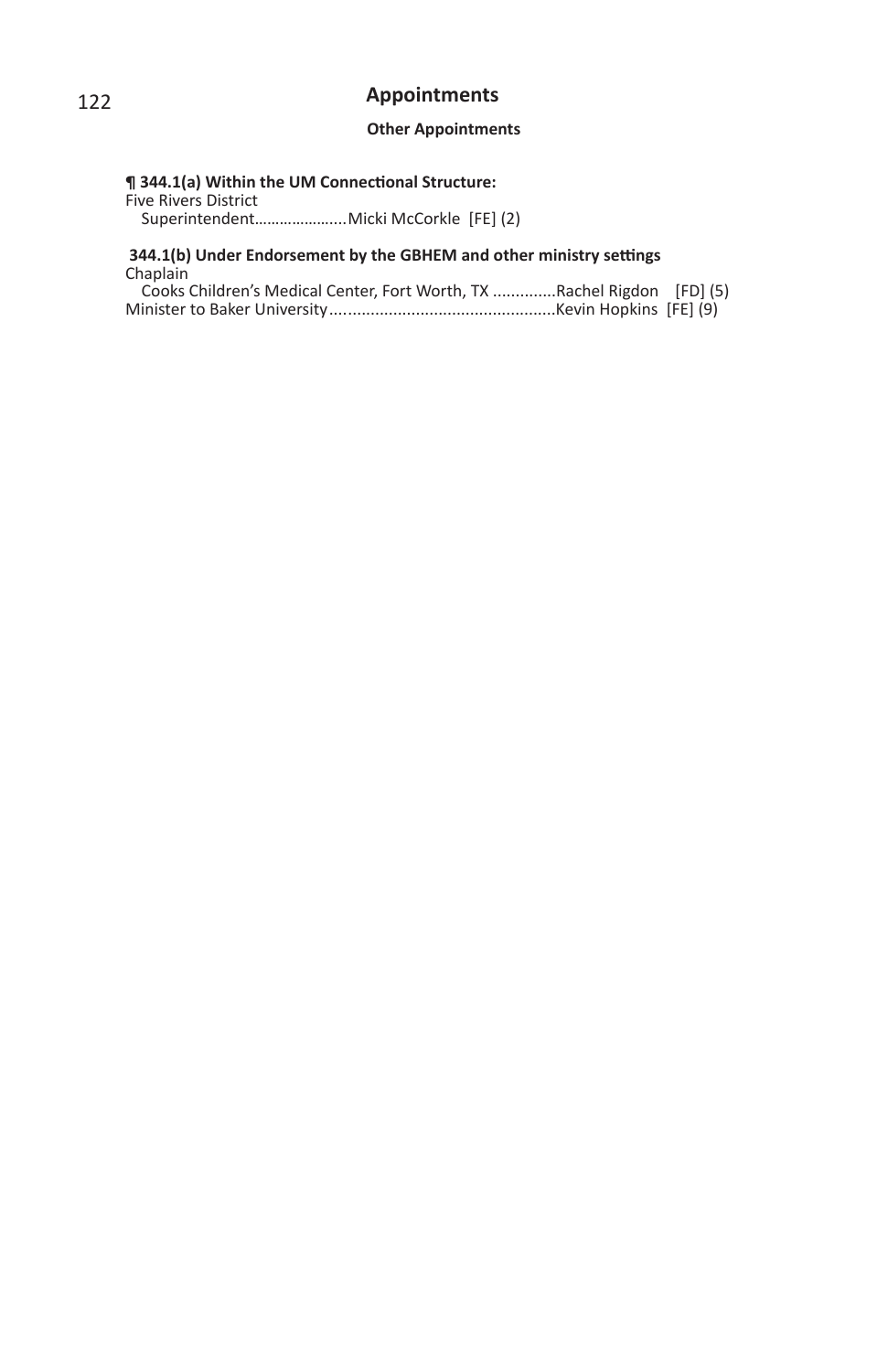**FLINT HILLS DISTRICT Jennifer Collins - District Superintendent Angel Jordan - AdministraƟ ve Assistant 1207 SW ExecuƟ ve Dr., Topeka, KS 66615 Offi ce: 785-414-4241 Fax: 785-272-9135** District email: flinthills@greatplainsumc.org

| <b>CHURCH</b>                                | <b>PASTOR</b><br>[Conf Status] (Tenure)                |
|----------------------------------------------|--------------------------------------------------------|
| Admire-Allen-Miller Diane Euler [PL] (7)     |                                                        |
|                                              | Alma-Paxico/McFarland  Kyle Scheideman [PL] (15)       |
|                                              | Alta Vista: Simpson-Dwight  Daneale White [OE/LFT] (4) |
| AmericusSharon Quinn [PL] (5)                |                                                        |
|                                              |                                                        |
|                                              |                                                        |
| Cottonwood Falls-Elmdale Tim Woods [FL] (4)  |                                                        |
|                                              |                                                        |
| <b>EMPORIA:</b>                              | Council Grove-Dunlap Brenda Davids [FE] (1)            |
|                                              |                                                        |
|                                              |                                                        |
|                                              | Karla Sheffy [FE] (5)                                  |
|                                              | Youth Director  Edison Toe [DA] (1)                    |
| Grace Edison Toe [DA] (1)                    |                                                        |
|                                              | Eureka-HamiltonLinda Pope [ROE/LFT] (2)                |
| Frankfort-Axtell-Beattie  Jim Akins [RE] (2) |                                                        |
| Hartford-Neosho                              |                                                        |
|                                              | Rapids MemorialGene Huston [PL] (12)                   |
|                                              | HarveyvilleGene McIntosh [RE/LFT] (1)                  |
| <b>JERUSALEM ROAD PARISH</b>                 |                                                        |
| Fancy Creek Zion-Swede                       |                                                        |
| Creek-Leonardville-                          |                                                        |
|                                              | Randolph-Keats-RileyBruce Ferguson [AM] (4)            |
|                                              | Associate Sandy Ferguson [RA/LFT] (4)                  |
| <b>JUNCTION CITY:</b>                        |                                                        |
|                                              | Church of our Saviour  Joyce Allen [PL] (18)           |
|                                              |                                                        |
|                                              | Associate Will Ravenstein [FL] (1)                     |
|                                              | KoreanJoohyun Moon [PL] (7)                            |
|                                              | Lebo/Olivet Lori Schwilling [AM] (3)                   |
| LouisvilleTBS                                |                                                        |
| Madison-Ebenezer (Olpe)-                     |                                                        |
|                                              |                                                        |
| <b>MANHATTAN:</b>                            |                                                        |
| Blue Valley Memorial-St. George              |                                                        |
|                                              |                                                        |
|                                              | College Avenue John Collins [FE] (1)                   |
|                                              |                                                        |
|                                              | Associate  Melanie Nord [FD] (11)                      |
|                                              | Associate  Courtney Fellers [FL] (1)                   |
| Marysville-Oketo Insung Kim [OE] (3)         |                                                        |
|                                              | Ogden Friendship House  Diana Chapel [RD/LFT] (13)     |
|                                              | Osage City-Reading Michael Turner [FL] (2)             |
|                                              |                                                        |
|                                              |                                                        |
|                                              | St. Marys-Emmett-Belvue Marshall Larson [FL] (2)       |
| Virgil-Neal David Siler [PL] (4)             |                                                        |
| Wamego  Alex Rossow [FE] (1)                 |                                                        |
|                                              | Waterville-Blue Rapids  Berniece Ludlum [AM] (2)       |
|                                              | Westmoreland-Olsburg  Bryan McBride [FL] (1)           |
|                                              | White City Will Ravenstein [FL] (1)                    |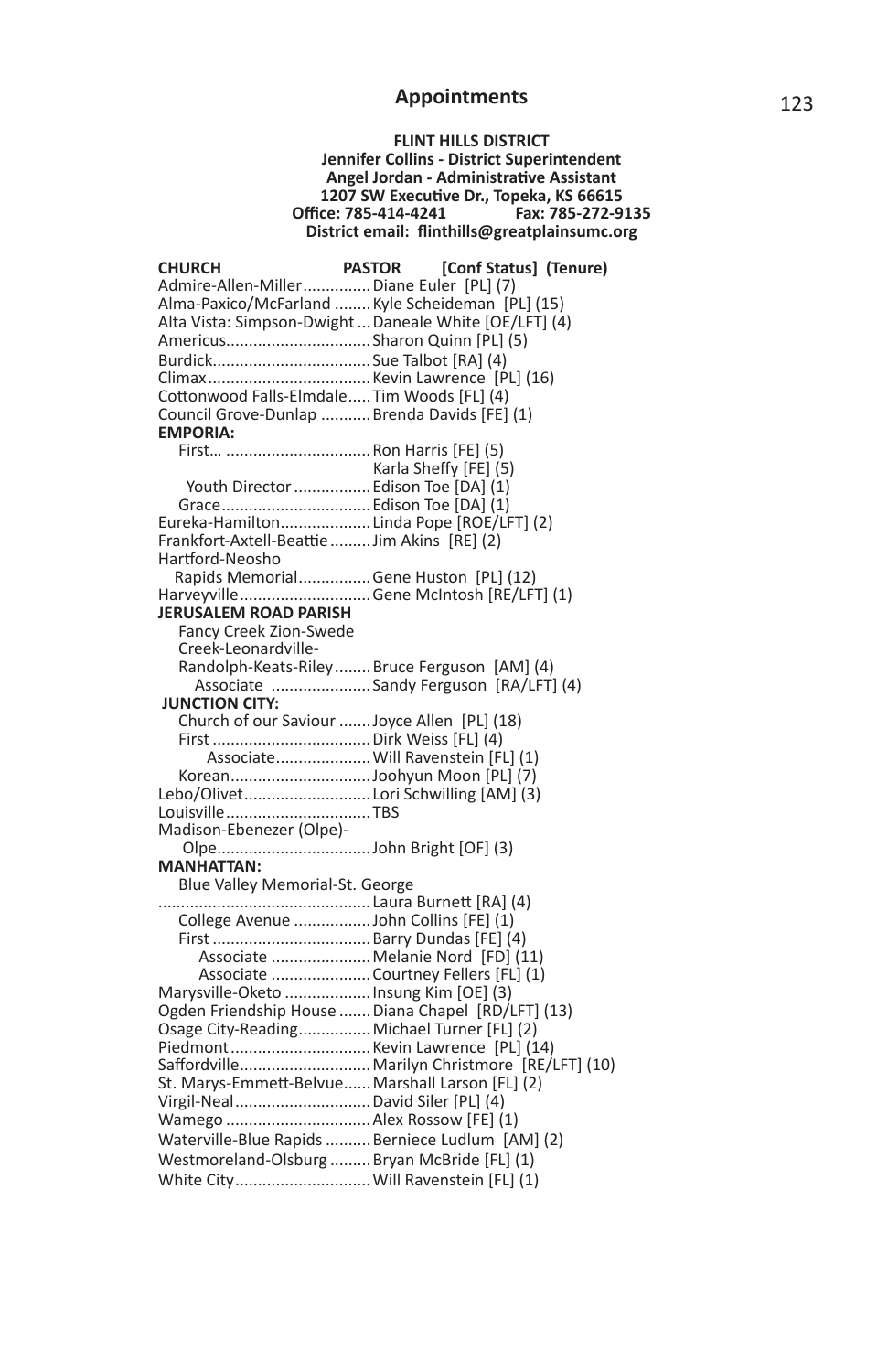#### **Other Appointments**

#### $\P$  331.1(b) Deacons Within the United Methodist Connectional Structure: UM Campus Ministry,

Emporia State University.. ... Kurt J. Cooper [FD] (18)

## **¶ 344.1(a) Within the UM Connectional Structure:** Flint Hills District

 Superintendent ................... Jennifer Collins [FE] (3) Kansas State University Campus Ministry ................. Robert "Mitch" Todd [FE] (1) **346.1 Appointed in another UM Annual Conference** Missouri Conference .............Troy Bowers [FE] (2)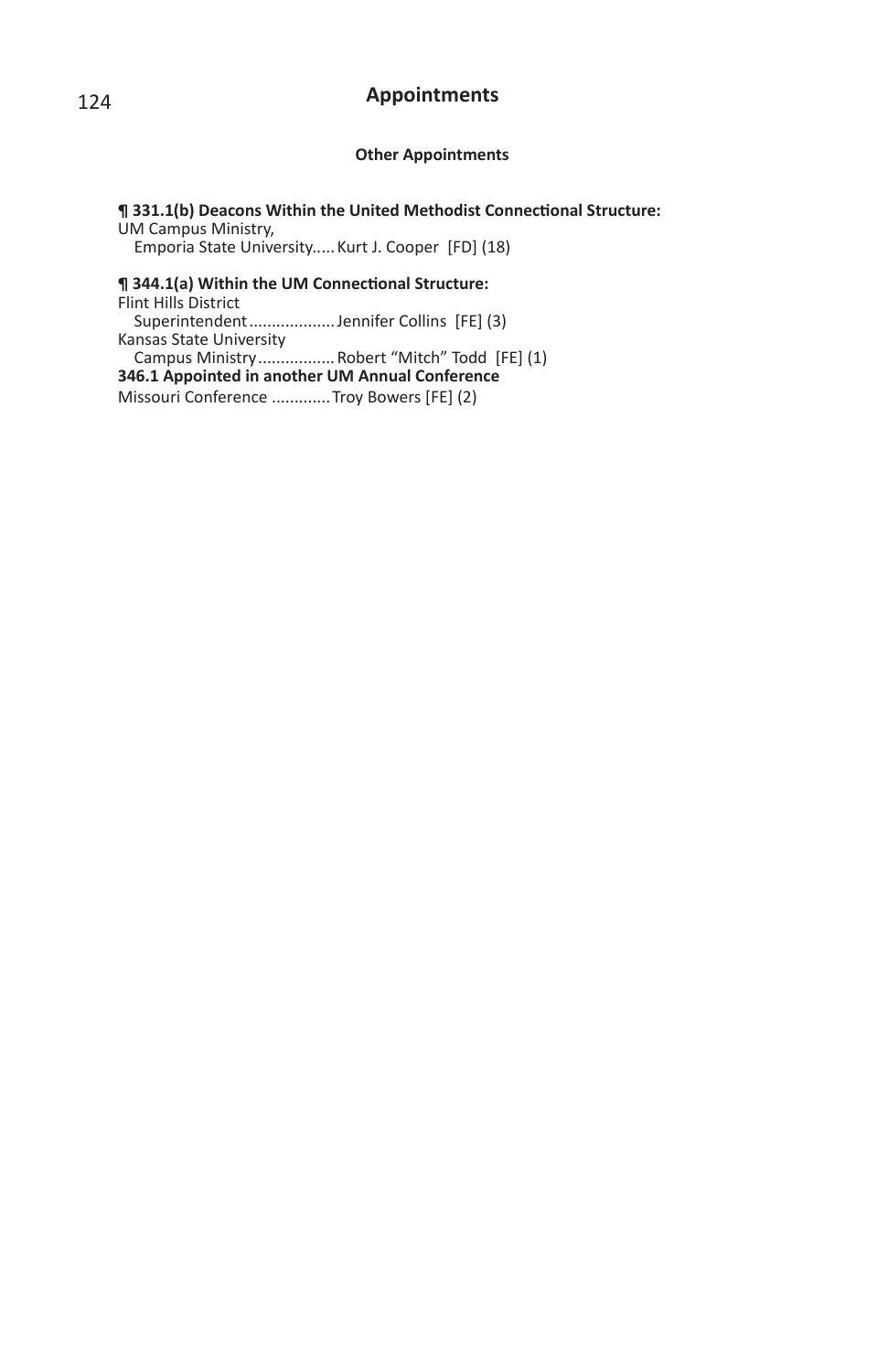#### **GATEWAY DISTRICT Cynthia "Cindy" B. Karges - District Superintendent ChrisƟ na Baltzell - AdministraƟ ve Assistant 2 N. Spruce, Ste. F, P.O. Box 56, Ogallala, NE 69153 Offi ce: 308-284-8922 Fax: 308-284-8928 District email: gateway@greatplainsumc.org**

| <b>CHURCH</b>                                                     | <b>PASTOR</b> | [Conf Status] (Tenure) |
|-------------------------------------------------------------------|---------------|------------------------|
| Alma-Republican City  Seong Keun Lee [FE] (3)                     |               |                        |
| HollingerJane Blum [LM] (16)                                      |               |                        |
|                                                                   |               |                        |
| Ansley-Loup City-Litchfield  Lori Stevens [OF] (4)                |               |                        |
| Associate  Dean Millsap [DA] (8)                                  |               |                        |
| Arapahoe First-Beaver City  Joel Rathbun [FE] (2)                 |               |                        |
| Arnold-Anselmo-MernaLana Day [LM] (2)                             |               |                        |
| Atlanta-Ragan Rhonda Wulf [DA] (1)                                |               |                        |
| Banner-Brady Bonnie Brock [AM] (2)                                |               |                        |
| Broken Bow  Phillip Sloat [FE] (2)                                |               |                        |
| Burwell-Taylor Calvary Serene Samuel [FL] (3)                     |               |                        |
| Callaway-Morning Star                                             |               |                        |
| Cambridge-Bartley-Indianola  Taejong "David" Kim [PE] (5)         |               |                        |
|                                                                   |               |                        |
| Elwood-Bertrand  Sarah Neben [DA] (1)                             |               |                        |
| Eustis-Farnam Duncan Ibuuri [OE] (3)                              |               |                        |
| Franklin-Macon  Rodney Heilbrun [FL] (2)                          |               |                        |
|                                                                   |               |                        |
| Gothenburg First Grace Gichuru [PE] (3)                           |               |                        |
| Holdrege First  Mark Crist [FE] (2)                               |               |                        |
|                                                                   |               |                        |
| <b>KEARNEY:</b>                                                   |               |                        |
|                                                                   |               |                        |
|                                                                   |               |                        |
| Associate Seungli You [PE] (2)                                    |               |                        |
|                                                                   |               |                        |
| Lexington  Velma Tim [FL] (1)                                     |               |                        |
| Miller-Oconto-Eddyville Ryan Findley [PL] (6)                     |               |                        |
|                                                                   |               |                        |
| North Loup-Scotia-Greeley Arsene Lumami [DA] (2)                  |               |                        |
| Ord First-Sargent  Spenser Johnson [FL] (3)<br>Overton-Elm Creek- |               |                        |
|                                                                   |               |                        |
| Williamsburg Venedith Vargas [FL] (5)                             |               |                        |
|                                                                   |               |                        |
| Pleasanton-Haven's Chapel  Kayla Mangrich [FE] (3)                |               |                        |
|                                                                   |               |                        |
| <b>TRINITY PARISH:</b>                                            |               |                        |
| Ravenna-Hazard Chuck Squier [LM] (3)                              |               |                        |
| Gibbon Bethel  Peggy Cranford [DA] (9)                            |               |                        |
| <b>TWIN VALLEYS PARISH:</b>                                       |               |                        |
| Arcadia-Mira Valley Jeff Hale [FE] (12)                           |               |                        |
|                                                                   |               |                        |

### **Other Appointments**

#### **¶ 344.1(a) Within the UM Connectional Structure:** Gateway District Superintendent Cindy Karges [FE] (7)

**¶ 344.1(d) Ministries beyond the Local Church [as is (a) and (b)]** University of Nebraska at Kearney Campus Minister ... Laura Stubblefield [FL] (11)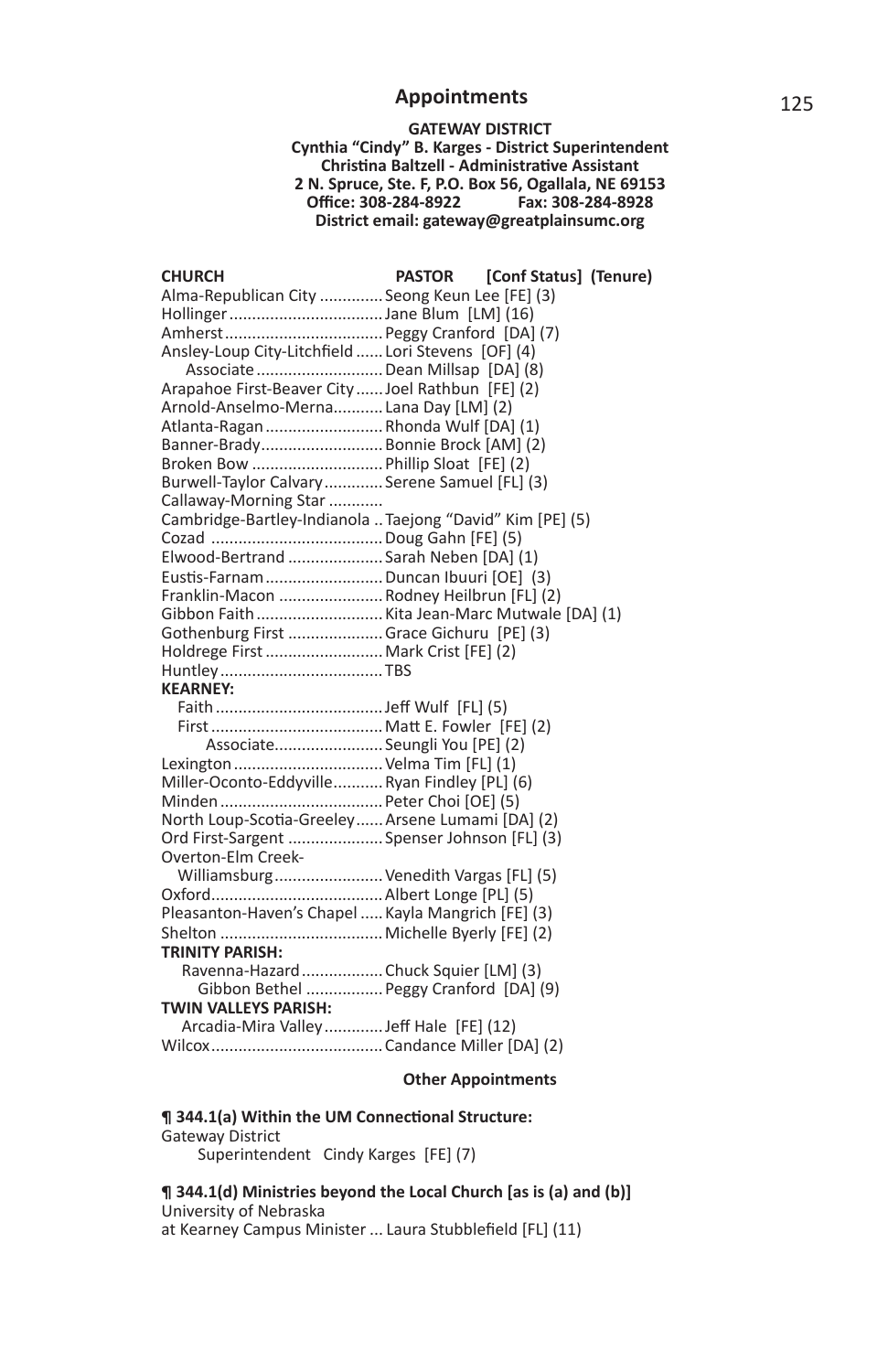#### **GREAT WEST DISTRICT Cynthia "Cindy" B. Karges - District Superintendent ChrisƟ na Baltzell - AdministraƟ ve Assistant 2 N. Spruce, Ste. F, P.O. Box 56, Ogallala, NE 69153 Offi ce: 308-284-8922 Fax: 308-284-8928 District email: greatwest@greatplainsumc.org**

|                                                         | CHURCH  PASTOR [Conf Status] (Tenure) |
|---------------------------------------------------------|---------------------------------------|
| Alliance-Lakeside  Gideon Achi [OF] (7)                 |                                       |
| Benkelman-Max-Stratton  Laura Cherry [FL] (2)           |                                       |
| Big Springs-Julesburg, CO  Jacob Keega [OE] (3)         |                                       |
| Bushnell-Kimball Lorri Kentner [FE] (1)                 |                                       |
|                                                         |                                       |
| Chappell-Lodgepole-Ovid, CO                             |                                       |
|                                                         |                                       |
|                                                         |                                       |
| Crawford-Whitney-Harrison  Lami Oladimeji [FL] (3)      |                                       |
| Culbertson-Trenton  Alisa Parde [FL] (8)                |                                       |
| Curtis-Garden PrairieTim McCrary [FL] (3)               |                                       |
| Elsie-Madrid  Bill Williams [RL] (1)                    |                                       |
| Gering-Melbeta-Centro de                                |                                       |
| Alabanza y Adoracion  Frances Kinyua [OE] (1)           |                                       |
| Gordon  Nayda Davis [DA] (4)                            |                                       |
|                                                         |                                       |
|                                                         |                                       |
| Hay Springs-Rushville  Paul Smith [FL] (9)              |                                       |
| Hemingford  Esther Achi [FL] (6)                        |                                       |
| Hershey-Sutherland-Paxton  Mark Baldwin [FL] (7)        |                                       |
|                                                         |                                       |
| Associate                                               |                                       |
|                                                         |                                       |
| Mitchell-Morrill-Henry Lyman Joseph Schumacher [FL] (6) |                                       |
| Mullen-Tryon  Sarah Crawford [DA] (1)                   |                                       |
| North Platte  Mike Evans [FE] (8)                       |                                       |
|                                                         |                                       |
| Oshkosh-Lewellen  Seung Ho Park [OF] (3)                |                                       |
| <b>Prairie West</b>                                     |                                       |
| Church ELCA-UMC Warren Cico [RE] (3)                    |                                       |
|                                                         |                                       |
|                                                         |                                       |
| Valentine Jake Schadel [FL] (2)                         |                                       |
| Wallace-Maywood Shanon Williams [FL] (1)                |                                       |
| Wauneta-Palisade Elias Mukindia [FL] (7)                |                                       |

#### **Other Appointments**

### $\P$  344.1(a) Within the UM Connectional Structure

| Great West District                  |  |              |
|--------------------------------------|--|--------------|
| Superintendent Cindy Karges [FE] (6) |  | 308-284-8922 |

**¶ 346.1 Appointed in another UM Annual Conference**

Mountain Sky .........................Seth Leypoldt [FE] (1) Rio Texas .................................Rebekah "Bequi" Flores [FE] (1)

#### **¶ 1913.(3) Deaconess**

Substitute Teacher, Gering Public School ............... Mary Ellen Kilmer [DC]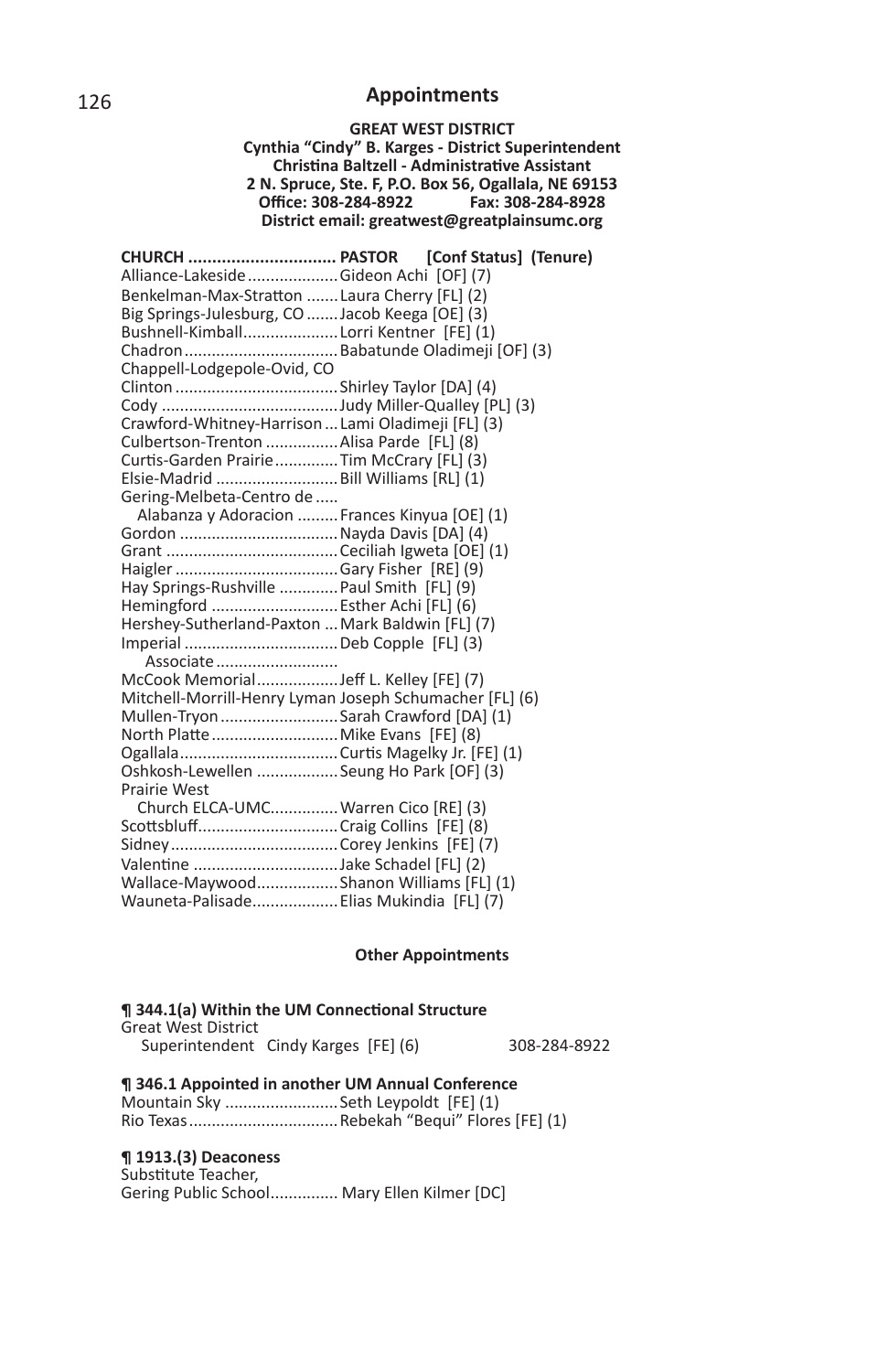#### **HAYS DISTRICT Zach Anderson - District Superintendent Kelsey Boster - Administrative Assistant 2016 First St., Dodge City, KS 67801 Offi ce: 620--227-2077 Fax: 620--227-2181 District email: dodgecitydistrict@greatplainsumc.org**

| <b>CHURCH</b>                                      | <b>PASTOR</b><br>[Conf Status] (Tenure)                    |  |  |
|----------------------------------------------------|------------------------------------------------------------|--|--|
| Arnold-Ransom-McCrackenNorma McNair [LM] (7)       |                                                            |  |  |
|                                                    |                                                            |  |  |
|                                                    |                                                            |  |  |
|                                                    |                                                            |  |  |
|                                                    |                                                            |  |  |
| <b>CROSS &amp; FLAME PARISH:</b>                   |                                                            |  |  |
| Hoxie-SeldenGary Davison [RE] (2)                  |                                                            |  |  |
|                                                    |                                                            |  |  |
| Ellis-LaCrosse-BisonScott Tempero [FL] (2)         |                                                            |  |  |
|                                                    |                                                            |  |  |
| <b>GRAHAM COUNTY PARISH:</b>                       |                                                            |  |  |
| Hill City-Bogue-Morland Julie Truhlar [FL] (1)     |                                                            |  |  |
|                                                    |                                                            |  |  |
|                                                    |                                                            |  |  |
|                                                    |                                                            |  |  |
|                                                    |                                                            |  |  |
|                                                    |                                                            |  |  |
|                                                    |                                                            |  |  |
|                                                    | Kensington United TBS (Emily Blank, Ch of Christ) [SY] (9) |  |  |
|                                                    |                                                            |  |  |
|                                                    | Lenora United Parish TBS (Blair Kirkpatrick, UCC) [SY] (9) |  |  |
| Lucas-Luray-Amherst Les Rye [RL] (11)              |                                                            |  |  |
| Natoma-Pleasant PlainsJanet Reynolds [DA] (6)      |                                                            |  |  |
| Ness City-Bazine Priscilla Kaimathiri [FL] (2)     |                                                            |  |  |
|                                                    |                                                            |  |  |
|                                                    |                                                            |  |  |
| Oberlin-Jennings-Clayton Gordon Pettibone [FL] (2) |                                                            |  |  |
| Osborne-AltonDorothy Ellsworth [FL] (6)            |                                                            |  |  |
|                                                    |                                                            |  |  |
|                                                    |                                                            |  |  |
| PhillipsburgDavid Manyara [OE] (1)                 |                                                            |  |  |
|                                                    |                                                            |  |  |
|                                                    |                                                            |  |  |
| <b>RUSSELL:</b>                                    |                                                            |  |  |
| Otterbein-Bunker HillMichael Eurit [FE] (7)        |                                                            |  |  |
|                                                    |                                                            |  |  |
| Sharon SpringsGalen Crippen [FL] (6)               |                                                            |  |  |
| Smith Center-Kirwin-Agra                           |                                                            |  |  |
|                                                    |                                                            |  |  |
| Stockton-Long Island Ted Stapleton [FL] (1)        |                                                            |  |  |
|                                                    | WaKeeney-Prairie Home Robert "Bob" Clemence [FL] (9)       |  |  |
|                                                    |                                                            |  |  |

### **Other Appointments**

**¶ 331.1(a) Deacons in non-United Methodist agencies & settings beyond the local church:** High Plains Mental Health Center ...........................................Dayna Hauschild [FD] (2) **¶ 344.1(a) Within the UM Connectional Structure:** Hays District Superintendent Zach Anderson [FE] (2) Fort Hays Campus Ministry.....Troy Miller [FL] (1) **¶ 346.1 Appointed in another UM Annual Conference** Mountain Sky Conference, Julie King [PE] (3)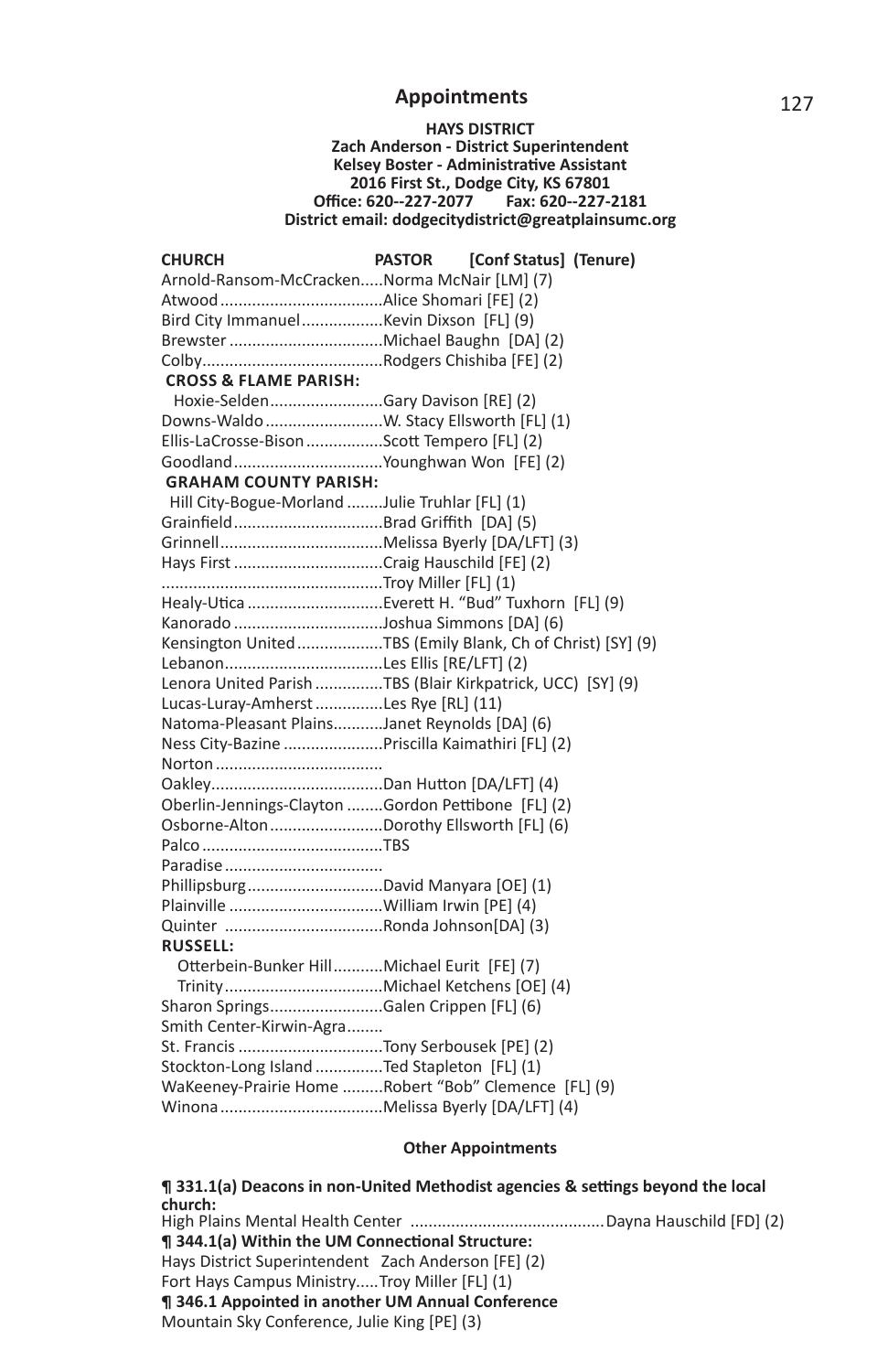### **HUTCHINSON DISTRICT Karen Rice Ratzlaff - District Superintendent Sheila Bartley - AdministraƟ ve Assistant 100 E. First Ave., Hutchinson, KS 67501-7109 Offi ce: 620-669-0011 District email: hutchdistrict@greatplainsumc.org**

| <b>CHURCH</b>                                      | PASTOR [Conf Status] (Tenure)                |
|----------------------------------------------------|----------------------------------------------|
| Alden-Ebenezer (Lyons) Rob Bolton [FL] (8)         |                                              |
|                                                    |                                              |
| Claflin-Bushton Diana Webster [PL] (5)             |                                              |
| Ellinwood-Salem (Bushton)  Thomas Reazin [FL] (6)  |                                              |
| Ellsworth First-Kanopolis-  Dennis Carter [AM] (1) |                                              |
| Wilson-First Presbyterian of WilsonTBS             |                                              |
|                                                    |                                              |
|                                                    |                                              |
| <b>GREAT BEND:</b>                                 |                                              |
|                                                    |                                              |
|                                                    |                                              |
| Trinity-Hoisington  Daniel Vandenburg [FL] (1)     |                                              |
|                                                    |                                              |
|                                                    |                                              |
|                                                    |                                              |
|                                                    |                                              |
| <b>HUTCHINSON:</b>                                 |                                              |
|                                                    |                                              |
| Tenth Avenue-Fairview Lisa Dale [DA] (1)           |                                              |
|                                                    |                                              |
|                                                    |                                              |
| Little River-  Anna Borders                        |                                              |
|                                                    |                                              |
| Macksville-Trousdale                               |                                              |
| Mitchell ChapelSue Talbott                         |                                              |
| <b>MARION:</b>                                     |                                              |
| EastmoorDarren Frazier [FL] (5)                    |                                              |
|                                                    |                                              |
| Marquette  Brenda Hogan [FL] (1)                   |                                              |
|                                                    | McPherson  Emily E. Spearman Cannon [FE] (4) |
| AssociateJeanne Koontz [PD] (2)                    |                                              |
| NEWTON:                                            |                                              |
| East SideSteve Hysom [RA] (6)                      |                                              |
| First-Moundridge Kim Andrews [PE] (1)              |                                              |
|                                                    |                                              |
| Trinity Heights  Donna Voteau [FE] (8)             |                                              |
| Nickerson-Hutchinson Faith  Larry Brock [FL] (4)   |                                              |
|                                                    |                                              |
| Pretty Prairie-Murdock-Arlington                   |                                              |
|                                                    |                                              |
| Roxbury United ParishCarly Tallon [PL] (1)         |                                              |
| So Hutchinson-Pleasant Grove Mike Rose [FE] (2)    |                                              |
| Stafford-St. John-AntrimBenjamin Simba [OE] (1)    |                                              |
|                                                    |                                              |
|                                                    |                                              |
|                                                    |                                              |
|                                                    |                                              |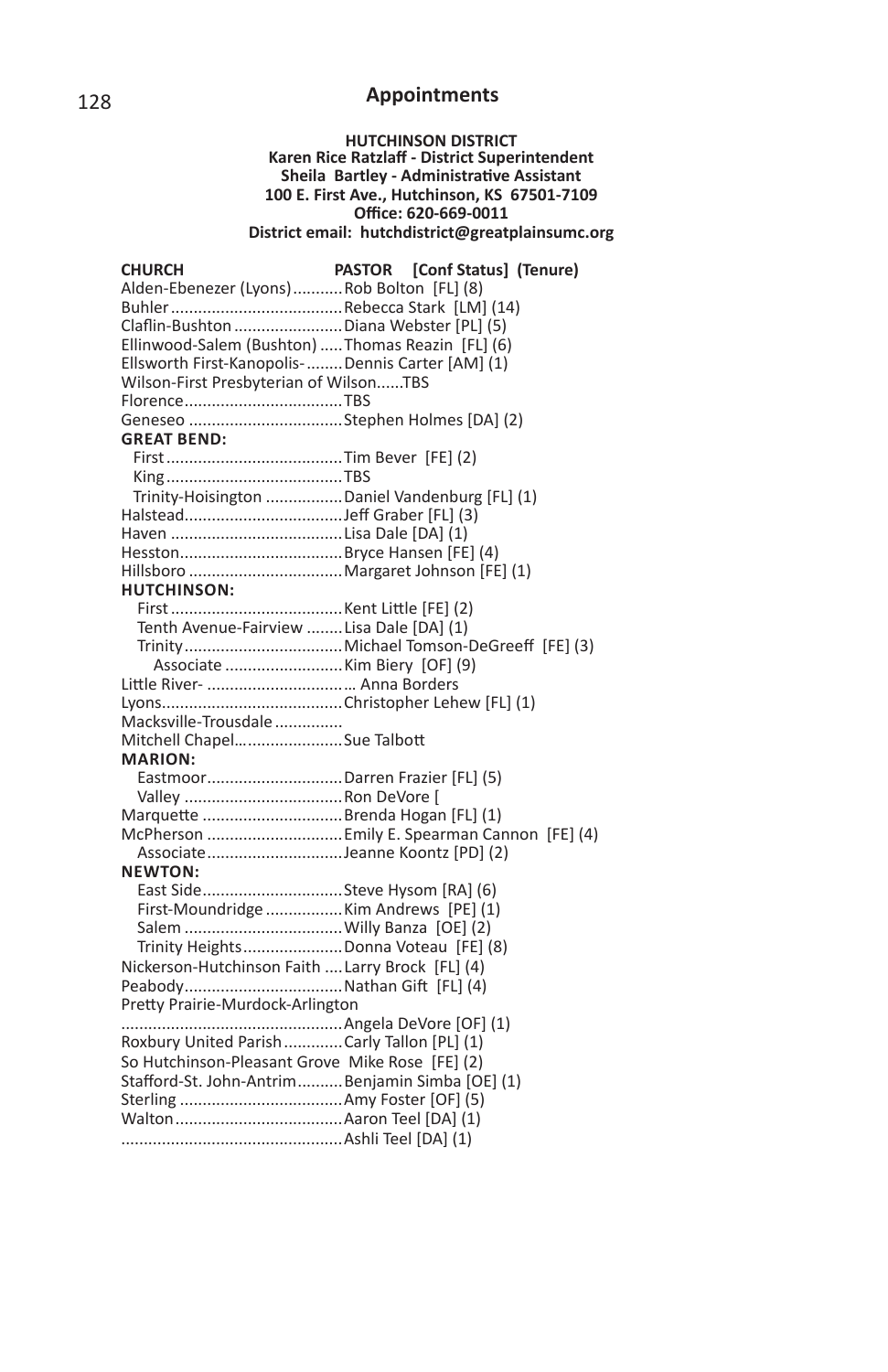### **Other Appointments**

**¶ 344.1(a) Within the UM Connectional Structure:** Hutchinson District Superintendent ................... Karen Rice Ratzlaff [FE] (2) Kansas Area United Methodist Foundation Pres .... Dustin Petz [FE] (5)

#### 344.1(b) Under Endorsement by the GBHEM and other ministry settings Chaplain, Covenant Health Care, Saginaw, MI ..............................Janet Myers [FE] (6)

**¶ 344.1(d) Ministries beyond the Local Church [as is (a) and (b)]** Faculty, Bishop Han Theological Seminary, Phillipines ................ David Upp [RE] (7) Clergy Faith and Wellness Consultant ..................................... Shelly Petz [FE/LFT] (3)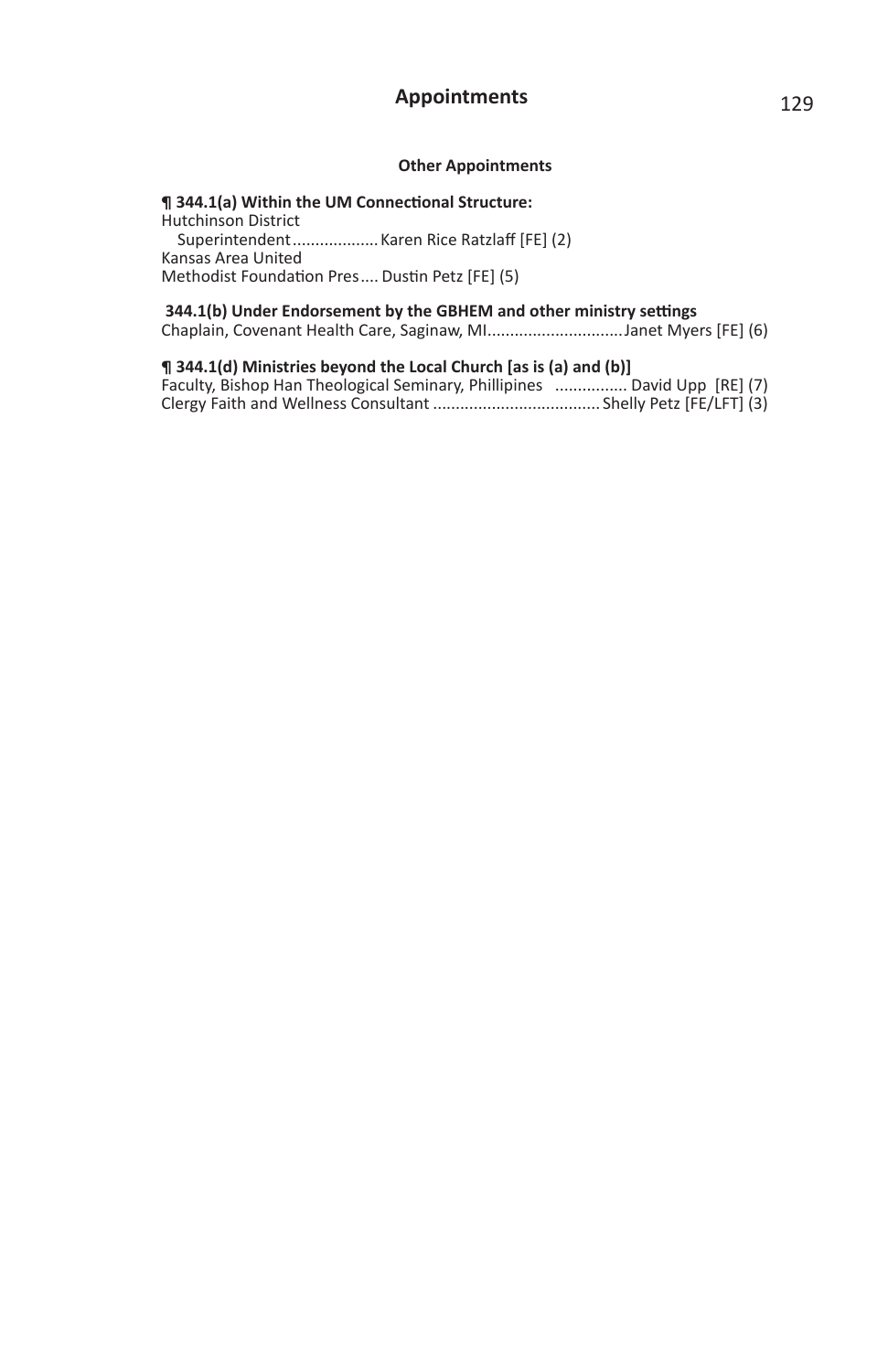**KANSAS CITY DISTRICT Tom Brady - District Superintendent Tamara Shoop-McGinnis - Administrative Assistant** 1207 SW Executive Drive, Topeka, KS 66615<br>Office: 785-414-4240 Fax: 913-851-0775 **Office: 785-414-4240 District email: kcdistrict@greatplainsumc.org**

| CHURCH                                            | [Conf Status] (Tenure)<br><b>PASTOR</b>         |
|---------------------------------------------------|-------------------------------------------------|
|                                                   |                                                 |
| Bonner Springs Andy Frazier [FE] (8)              |                                                 |
|                                                   | Associate Katherine Ebling-Frazier [FE/LFT] (5) |
|                                                   |                                                 |
|                                                   |                                                 |
|                                                   |                                                 |
|                                                   | FairmountVirginia (Peachez) Joles [DA] (4)      |
| Fairway Old Mission David Livingston [FE] (4)     |                                                 |
|                                                   |                                                 |
| AssociateDebbie Hull [OD] (8)                     |                                                 |
|                                                   | AssociateNancy Pauls [FE/LFT] (3)               |
| <b>KANSAS CITY, KS:</b>                           |                                                 |
| Bristol Hill-Roeland Park  Yolanda Byers [FL] (1) |                                                 |
|                                                   |                                                 |
|                                                   | $[FE/LFT]$ (2)                                  |
|                                                   |                                                 |
|                                                   | Mason Memorial Ronald King [RE/LFT] (3)         |
| Ushindi MissionJoseph Ogole [PL] (3)              |                                                 |
| WesleySusan Stauch [LM] (6)                       |                                                 |
|                                                   |                                                 |
| <b>LEAVENWORTH:</b>                               |                                                 |
|                                                   |                                                 |
| Lansing: Crossroads-Leavenworth Trinity           |                                                 |
|                                                   |                                                 |
|                                                   | Southern Heights Tim Hutabarat [RE] (11)        |
| LEAWOOD:                                          |                                                 |
|                                                   |                                                 |
|                                                   | Ch of the Resurrection Adam Hamilton [FE] (33)  |
|                                                   | Associate  Penny G. Ellwood [FE] (15)           |
|                                                   | Associate Scott M. Chrostek [FE] (14)           |
|                                                   | Associate Wendy L. Chrostek [FE] (14)           |
|                                                   | Associate Glen P. Shoup [OE] (13)               |
|                                                   | Associate Anne Williams [FE] (13)               |
|                                                   | AssociateCheryl Jefferson Bell [FE] (11)        |
|                                                   | Associate Jason J. Gant [FL] (10)               |
|                                                   | Associate Darryl Burton [FE] (8)                |
|                                                   | Associate  Patrick McLaughlin [FE] (8)          |
|                                                   | Associate Joshua Clough [OE] (6)                |
|                                                   | Associate Tom Langhofer [FL] (6)                |
| Associate Matt Bisel [FL] (5)                     |                                                 |
|                                                   | Associate  Angela McCarty [OE/LFT] (4)          |
|                                                   |                                                 |
|                                                   | Associate Claire Saunders Clough [FD] (4)       |
|                                                   | Associate  Elizabeth Carter Ellis [OE] (3)      |
|                                                   | Associate Justin Schoolcraft [PD] (3)           |
|                                                   | Associate  Anne Kiome Gatobu [FE] (2)           |
|                                                   | Associate Jenifer Schultz [PD] (2)              |
|                                                   | Associate  Bill Gepford [FE] (2)                |
|                                                   | Associate Nick Kaufmann Mamisashvili [PD] (3)   |
|                                                   | Associate Shannon Greene [FL] (2)               |
| Associate  Lydia Kim [FL] (1)                     |                                                 |
|                                                   | Associate  Emily Stirewalt [OE] (2)             |
|                                                   | Associate Hyemi Lee Jones [FE] (1)              |
|                                                   |                                                 |
|                                                   |                                                 |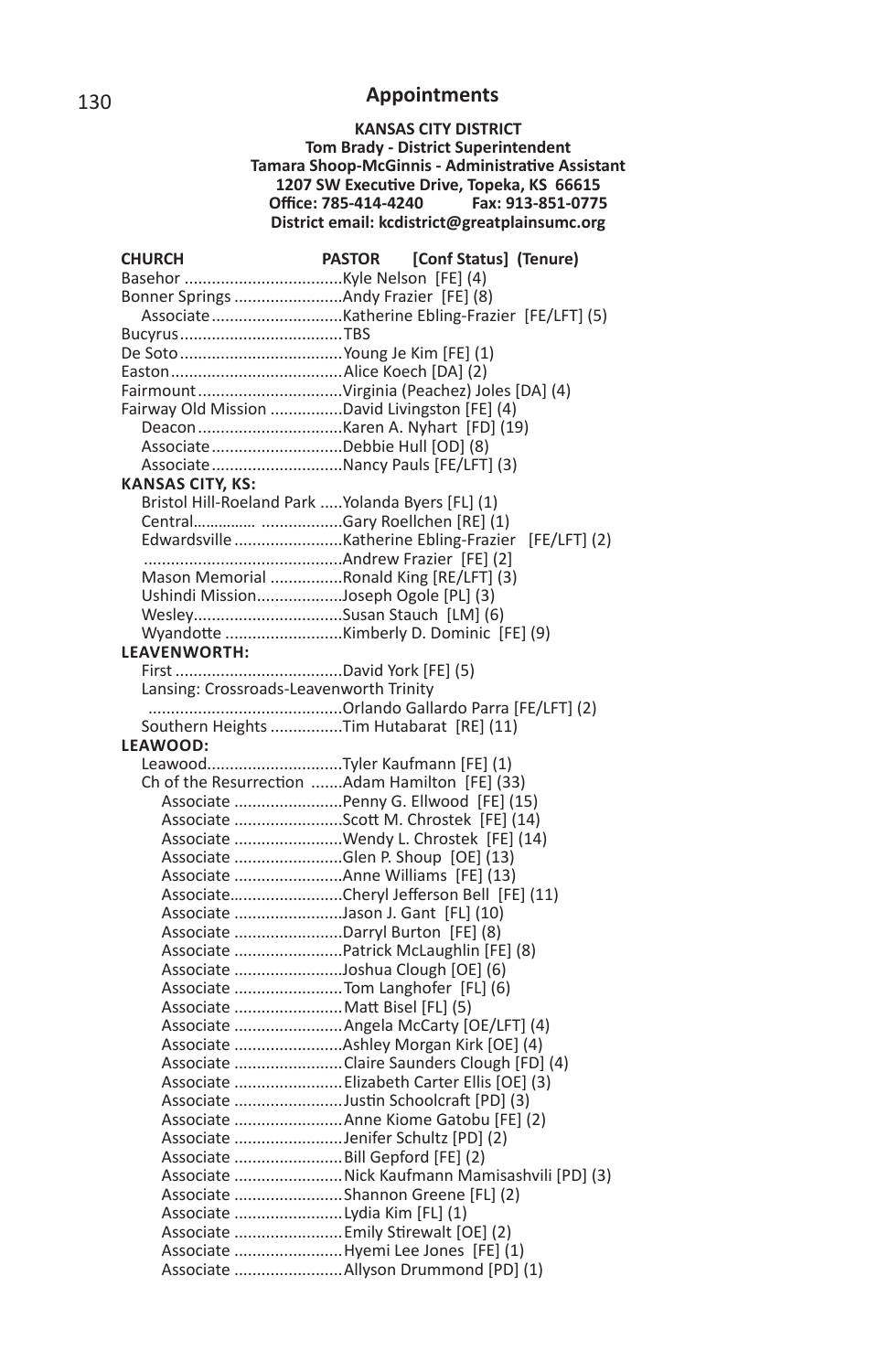#### **LENEXA:** Lenexa ..................................Ezekiel Koech [FE] (4) St. Paul's ...............................Lora Andrews [FE] (4) Associate ........................Eric Vogt [OE] (1) Associate ........................Michael Marcus [PD] (7) **OLATHE:** Aldersgate ............................Shelly McNaughton-Lawrence [FE](17) Associate....................... Grace ....................................NaneƩ e E. Roberts [FE] (19) Associate .......................Kyle Reynolds [FE] (6) Associate .......................Wesley Gately [PE] (1) **OVERLAND PARK:** Central Korean .....................Myungchul Song [OE] (2) Heritage ...............................Maria Campbell [FE] (4) Indian Heights ......................Allison Haynes [FL] (5) St. Mark's .............................Harun Gatobu [FE] (5) Prairie Village: Asbury ..........Jeff Prothro [FE] (1) Associate........................Daekyung Kim [FE] (2) **SHAWNEE:** LifeBridge ............................Bailey Amtower [FE] (2) Monticello ............................. Matthew Ozment [FL] (1) Shawnee ..............................Changsu Kim [FE] (2) Spring Hill ................................Angie McCarty [OE/LFT] (2) SƟ lwell .....................................Eric Rook [FE] (4) Tonganoxie ..............................MaƩ hew Wilke [PE] (3)

#### **Other Appointments**

#### **¶ 331.1(a) Deacons in non-United Methodist agencies & settings beyond the local church**

Kansas City Comunity Gardens...Hannah Ebling-Artz [FD] (6) Erin Walley Ford [FD] (5) Professional Renewal Center ....Lois Johnson [FD] (10) Reconciliation Services ............ Mike Marcus [PD] (2) Case Manager, Project 1020..... Jeffrey Smith (2) Chaplain, St. Luke's Hospital ..... Allison Marcus [PD] (2)  $\P$  331.1(b) Deacons Within the United Methodist Connectional Structure: **Intergenerational**  Discipleship Coordinator....... Melissa Gepford [FD] (5) **¶ 344.1(a) Within the UM Connectional Structure:** Kansas City District Superintendent ....................Tom Brady [FE] (2) Associate Professor, St Paul School of Theology ................................................ .Israel Kamudzandu [FE] (8) Duke Divinity, Dir of Admis..... Todd Maberry [FE] (8)  $\P$  344.1(b) Under Endorsement by the GBHEM and other ministry settings Chaplain, Memorial Hermann,TX Medical Center, TX Conference ................................................ Lauren Baker Thomas [PE] (2) Chaplain, Olathe Health ......... Dana Gouge [PL} (2) Chaplain, The University of Kansas Hospital .................... Rebecca J. Johnson [FE] (11) **¶ 344.1(d) Ministries beyond the Local Church [as is (a) and (b)]** Miracle of Innocence Min. KC ................................. Darryl Burton [FE] (5) Center of Grace ......................Sylvia Romero [FL] (5) **¶ 346.1b Appointed in another UM Annual Conference** Pastor, Racine Trinity & Faith UMCs Wisconsin Conf ............ Sue Barham [FE] (6) Pastor, Missouri Conf.............. Steven Blair [FE] (2) Pastor, Trinity (Kansas City), Missouri Conf..........Martin "Tino" Herrera [FE] (1) **¶ 416.6 Appointed to Attend School** Univ. of Aberdeen, Scotland ... Joe McColligan [FE] (8)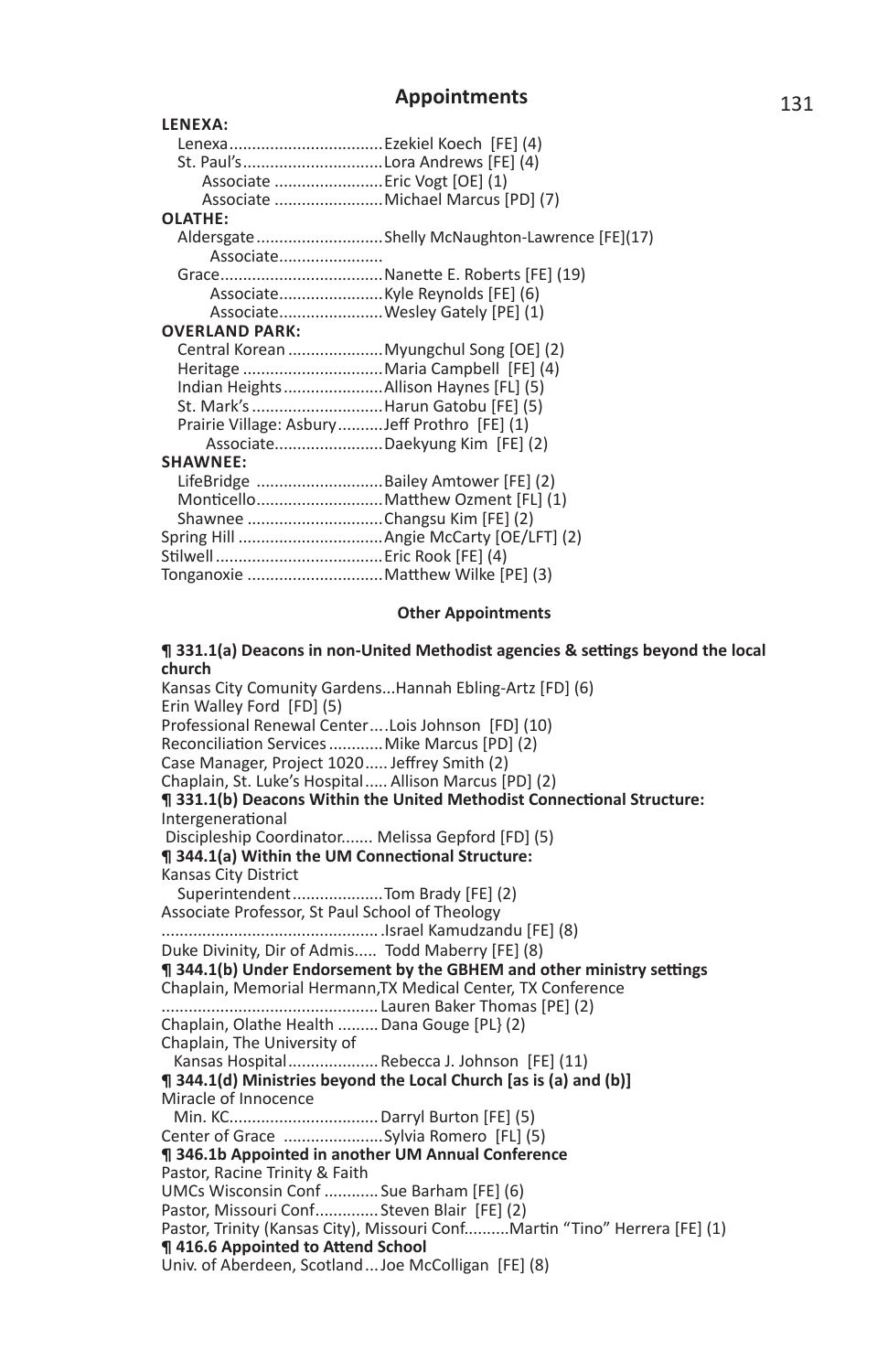#### **MISSOURI RIVER DISTRICT Chad Anglemyer - District Superintendent Sarah Couillard - Administrative Assistant 5410 Corby St., Omaha, NE 68104 Offi ce: 402-207-4502 District email: missouririver@greatplainsumc.org**

| CHURCH                                           | <b>PASTOR</b> | [Conf Status] (Tenure) |
|--------------------------------------------------|---------------|------------------------|
| Ashland-Cedar Hill Jeff Thurman [FE] (2)         |               |                        |
|                                                  |               |                        |
| Barada-Falls City Bethel  Mike Hader [PL] (4)    |               |                        |
| Bellevue Aldersgate &                            |               |                        |
| Omaha Lefler Chad Boling [FE] (7)                |               |                        |
| Associate  Bryan Hankins [LM] (10)               |               |                        |
| Bellevue St. James East                          |               |                        |
| and West.  F. Matt Fowler [FE] (1)               |               |                        |
|                                                  |               |                        |
| Brock-Johnson.  Tom Earhart [PL] (1)             |               |                        |
| Brownville-Nemaha Dennis Wheeler [PL] (3)        |               |                        |
| Elkhorn Hills Daniel Kipp [FE] (3)               |               |                        |
| Falls City First-Rulo Michael Brown [FE] (2)     |               |                        |
| Fremont First  Tony Dawson [OE[ (2)              |               |                        |
|                                                  |               |                        |
| Humboldt-Table Rock. Dorothy Smith [FL] (6)      |               |                        |
|                                                  |               |                        |
| Kennard GraceRussell Foust [DA] (11)             |               |                        |
|                                                  |               |                        |
| Mynard Liberty Belinda Davidson [DA] (16)        |               |                        |
| Nebraska City.  Ever Mudambanuki [FE] (2)        |               |                        |
| <b>OMAHA:</b>                                    |               |                        |
| Clair Memorial  Portia Cavitt [FE] (15)          |               |                        |
| Dietz MemorialMark Richardson [RE] (6)           |               |                        |
| Faith Westwood Steven Todd [FE] (13)             |               |                        |
|                                                  |               |                        |
| AssociateMaddi Baugous [FL] (1)                  |               |                        |
|                                                  |               |                        |
| Hanscom Park Stefanie Hayes [FE] (1)             |               |                        |
|                                                  |               |                        |
| Iglesia Comunitaria Juan Carlos Veloso [FL] (4)  |               |                        |
| Living FaithJaime Farias.[FE] (3)                |               |                        |
| Associate                                        |               |                        |
| Living Hope (Mission Cong) Ralph Gaines [PL] (4) |               |                        |
| Maplewood Bethann Black [FE] (4)                 |               |                        |
| Olive CrestRandy Dilts [RE] (3)                  |               |                        |
| RockbrookMarcee Binder [PE] (1)                  |               |                        |
| St. Andrew'sChristine Jorgensen [FE] (1)         |               |                        |
| Associate                                        |               |                        |
|                                                  |               |                        |
|                                                  |               |                        |
| Deacon W. Jerald Brabec [FD] (25)                |               |                        |
| Associate Marta Wheeler [PLR] (8)                |               |                        |
| Associate Faith Mukami Kubai [OE] (1)            |               |                        |
| TRI-Community. Andrew Finch [PE] (1)             |               |                        |
| Union Memorial Ralph Gaines [PL] (2)             |               |                        |
| Urban Abbey/Campus Min Debra McKnight [FE] (12)  |               |                        |
| Water's Edge Craig Finnestad [FE] (12)           |               |                        |
| Associate  Jason D. Kennedy [FE] (1)             |               |                        |
| Papillion/St. Paul's  Amy Lippoldt [FE] (4)      |               |                        |
|                                                  |               |                        |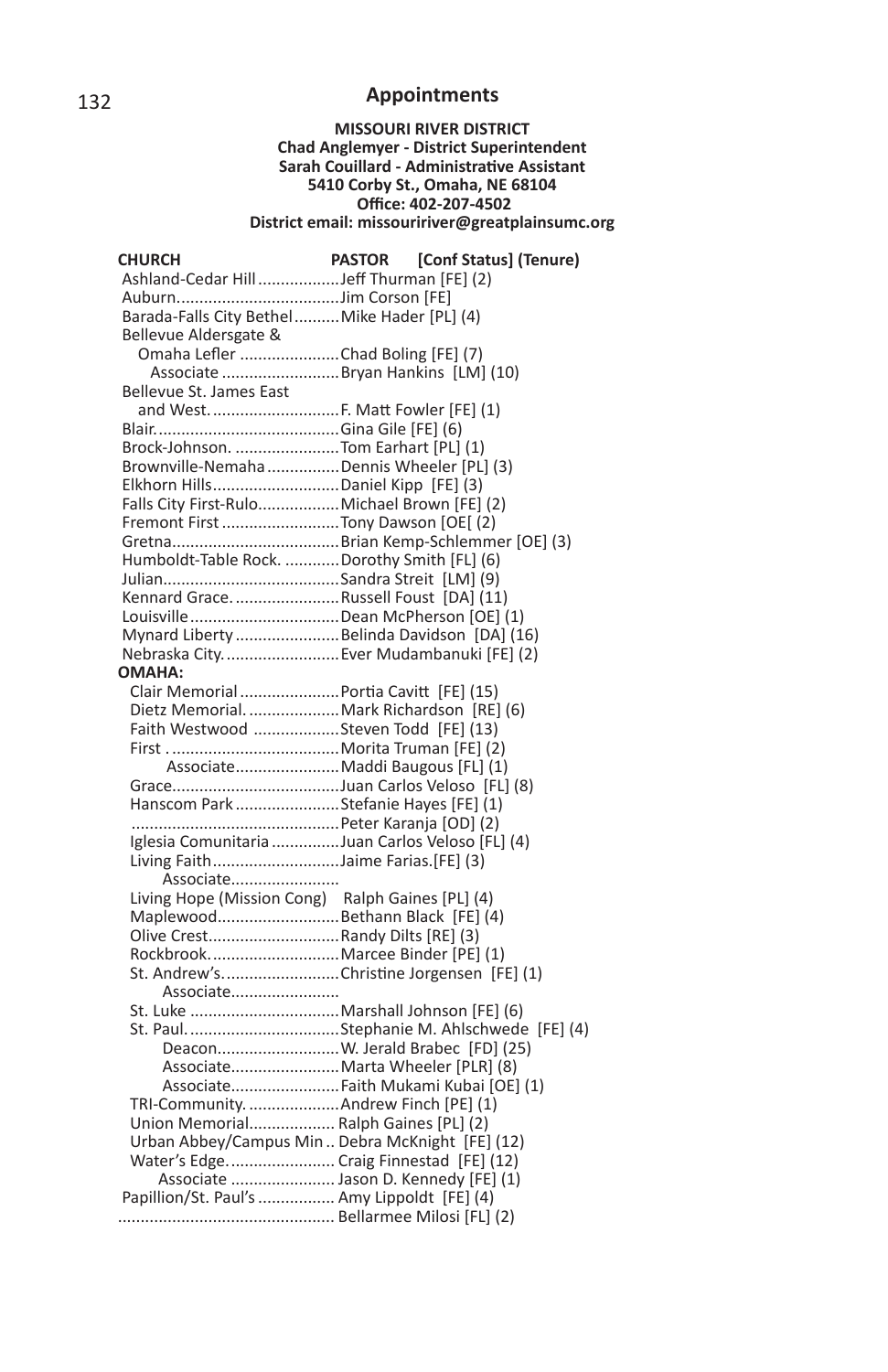| Pawnee City-DuBois-                              |  |
|--------------------------------------------------|--|
|                                                  |  |
| Plattsmouth Lee Wigert [FE] (4)                  |  |
| Ralston Trinity Tessa Zehring [FE] (4)           |  |
| Schuyler-Fremont Calvary-                        |  |
|                                                  |  |
|                                                  |  |
| Valley United Faith Com.  Carl Ratclif [SY] (19) |  |
|                                                  |  |
| Weeping Water-Nehawka Darren Timberlake [FL] (2) |  |
|                                                  |  |

### **Other Appointments**

#### **¶ 331.1(a) Deacons in non-United Methodist agencies & settings beyond the local church**

Chaplain, Creighton Univ Med Ctr ................................. Barbra Lenz [FD] (10)

**¶ 344.1(a) Within the UM Connectional Structure:** Missouri River District Superintendent......................... Chad Anglemyer [FE] (6) Coordinator of Missouri River District Mission Outreach and Social Justice Ministries

................................................  $\P$  344.1(b) Under Endorsement by the GBHEM and other ministry settings Chaplain Neb Med Center. ......Russ Terman-White [FE] (17)

 **344.1(d) Ministries beyond the Local Church [as is (a) and (b)]** Donor Support Director, Camp Fontanelle.....Janice Japp [FE] ()

**¶ 346.1b Appointed in another UM Annual Conference** Melrose UMC, Lottsburg, VA Virginia Conference ................................................ Young Je Kim [PE] (2)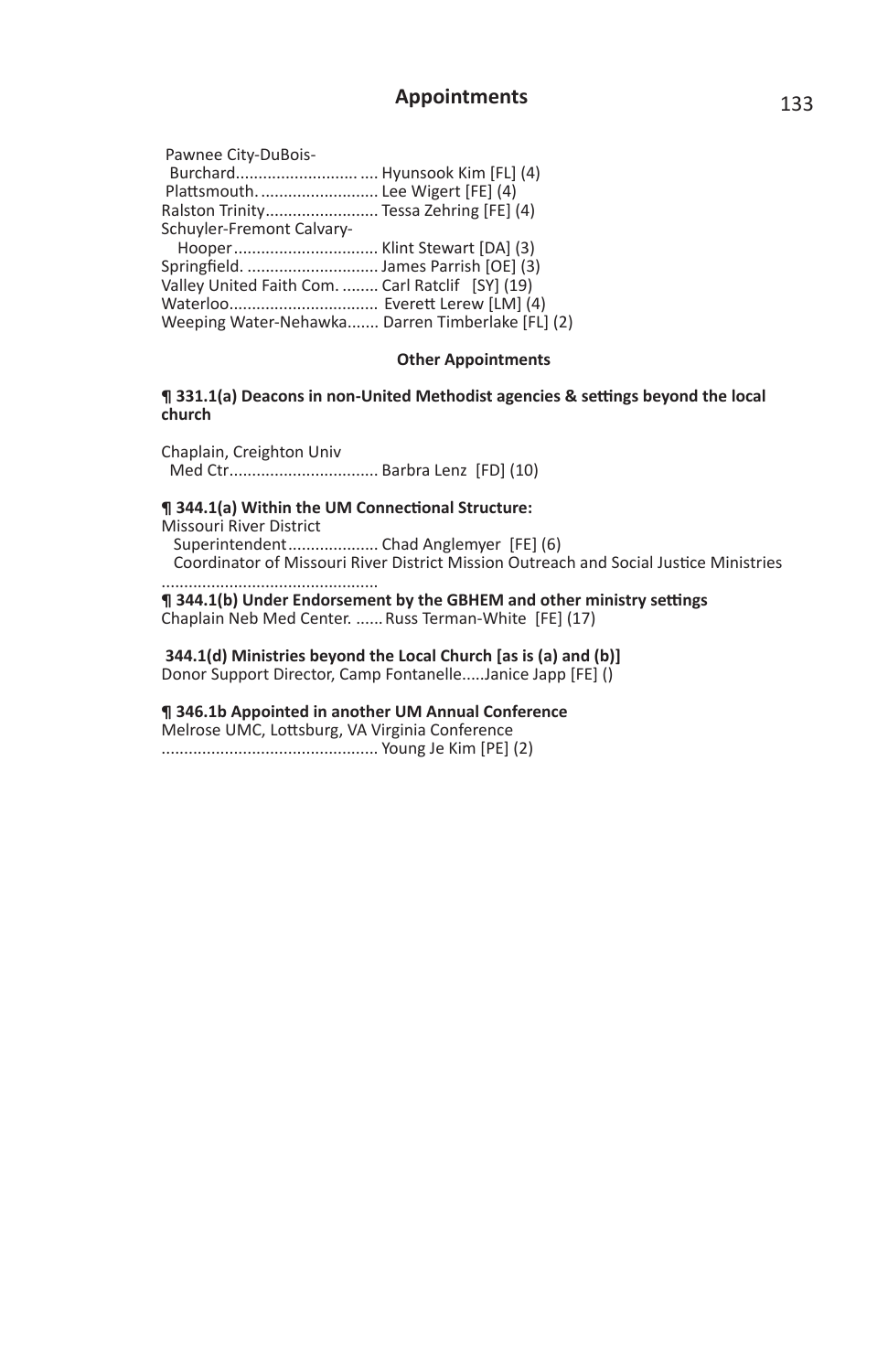#### **PARSONS DISTRICT**

#### **Micki McCorkle - District Superintendent - AdministraƟ ve Assistant TBD 500 Leawood, P.O. Box 244, Parsons, KS 67357 Office: 620-421-9149 District email: parsonsdistrict@greatplainsumc.org**

| <b>CHURCH</b>                                                       | PASTOR [Conf Status] (Tenure) Phone            |  |
|---------------------------------------------------------------------|------------------------------------------------|--|
| Altamont-Mound Valley  Sangyeop Han [FE] (6) 620-784-5719           |                                                |  |
| Baxter Springs-Galena-Opolis. Dorcia Johnson [PL] (5)  620-856-5996 |                                                |  |
|                                                                     |                                                |  |
|                                                                     |                                                |  |
| <b>CHANUTE:</b>                                                     |                                                |  |
|                                                                     |                                                |  |
|                                                                     | Otterbein Russ Vallier [DA] (5)  620- 431-0610 |  |
| <b>COFFEYVILLE:</b>                                                 |                                                |  |
| -------------<br>First-Edna  Mukana "Yves" Kinangway [FL] (2)       |                                                |  |
|                                                                     |                                                |  |
|                                                                     |                                                |  |
| Columbus-Cherokee-Weir  Lindsey Clarke [PL] (6) 620- 429-2791       |                                                |  |
|                                                                     |                                                |  |
|                                                                     |                                                |  |
| Elk Falls-Burden-Longton Dena Allison [PL] (1) 620- 467-2552        |                                                |  |
| Erie Fed.-Galesburg-St. Paul  Shella Choi [FL] (3)  620- 244-5372   |                                                |  |
| Fall River-New Albany-Severy. Susan Galvan [PL] (6) 620-205-7248    |                                                |  |
| Fredonia  Alice Purvis [FE] (6)  620- 378-2764                      |                                                |  |
| Frontenac-Arma  Hoonseok Kang [OE] (2) 620-231-7798                 |                                                |  |
|                                                                     |                                                |  |
|                                                                     |                                                |  |
|                                                                     |                                                |  |
| <b>INDEPENDENCE:</b>                                                |                                                |  |
|                                                                     |                                                |  |
|                                                                     |                                                |  |
|                                                                     |                                                |  |
| McCune-West Mineral  Ronald Johnson [DA] (3) 620-762-3844           |                                                |  |
|                                                                     |                                                |  |
| OSWEGO:                                                             |                                                |  |
|                                                                     |                                                |  |
|                                                                     |                                                |  |
| <b>PARSONS:</b>                                                     |                                                |  |
| Faith-Sycamore  Claude Shue [DA] (2)                                |                                                |  |
|                                                                     |                                                |  |
|                                                                     |                                                |  |
|                                                                     |                                                |  |
| <b>PITTSBURG:</b>                                                   |                                                |  |
| College Heights-Korean                                              |                                                |  |
|                                                                     | Love  Ryong Jae Jung [PE] (6)  620-231-2540    |  |
|                                                                     |                                                |  |
|                                                                     |                                                |  |
| Sedan-Wauneta-Elgin Keunsik Lee [PE] (5)  620-725-5182              |                                                |  |
|                                                                     |                                                |  |
|                                                                     |                                                |  |
|                                                                     |                                                |  |
|                                                                     |                                                |  |
|                                                                     |                                                |  |

### **Other Appointments**

 $\P$  344.1(a) Within the UM Connectional Structure: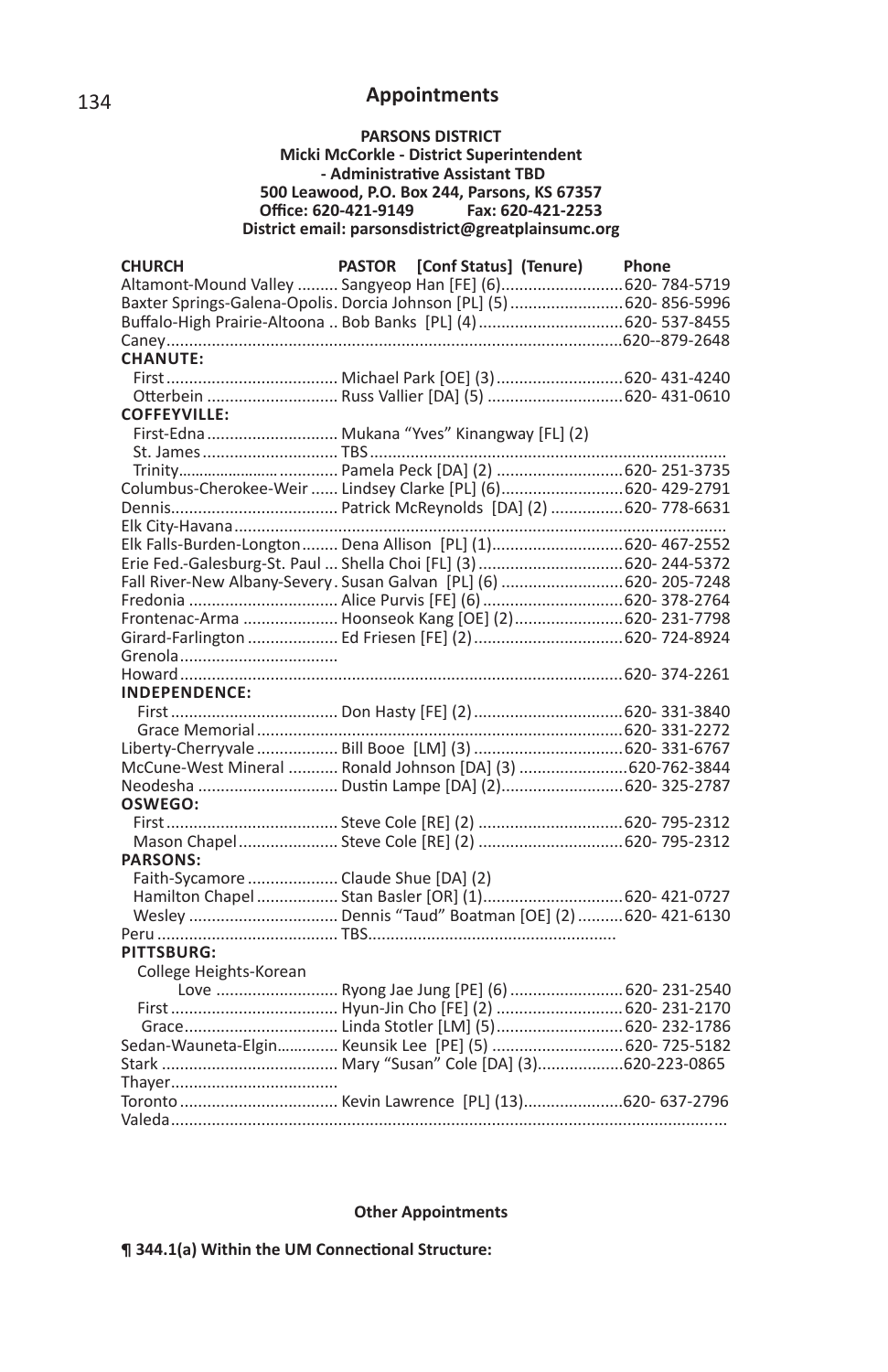| Parsons District                                    |  |
|-----------------------------------------------------|--|
| Superintendent Micki McCorkle [FE] (2) 620-421-9149 |  |

**¶ 346.1b Appointed in another UM Annual Conference**

Pastor, Chapel Hill, Oklahoma City Oklahoma Conference ................................................ Dyton Owen [FE] (3)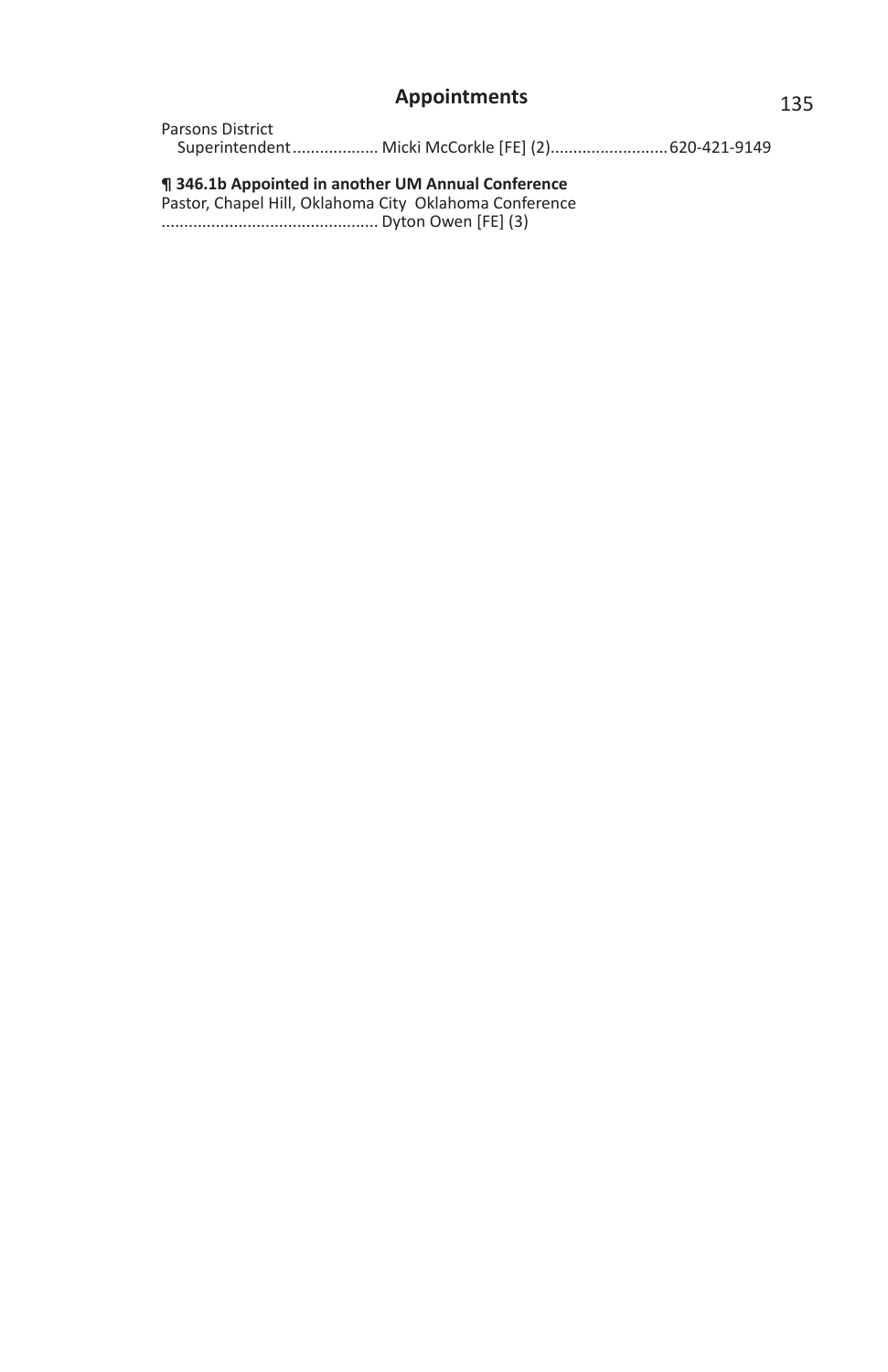**PRAIRIE RIVERS DISTRICT Charles Murithi - District Superintendent Tonja Read - Administrative Assistant 511 N. Elm St., Ste 2, Grand Island, NE 68801 Office: 308-384-0603 District email: prairierivers@greatplainsumc.org**

| <b>CHURCH</b>                                            | <b>PASTOR</b>          | [Conf Status] (Tenure)                         |
|----------------------------------------------------------|------------------------|------------------------------------------------|
| Aurora-Bradshaw-Phillips                                 | Michelle Reed [FE] (5) |                                                |
|                                                          | Greg Reed [FE] (5)     |                                                |
| Beaver Crossing-Utica-                                   |                        |                                                |
| Ebenezer  Jenice Epp [FL] (2)                            |                        |                                                |
| Blue Hill-Bladen  Bonnie Linton-Hendricks [RA] (1)       |                        |                                                |
| Brainard-Rising City  Dale Coates [RE] (6)               |                        |                                                |
| Cairo-Boelus  Kalaba Kapundu [PE] (2)                    |                        |                                                |
| Central City Thomas Lucas [FE] (7)                       |                        |                                                |
| Central City Fairview-                                   |                        |                                                |
| Archer Zion Gordon Paulsen [OF] (4)                      |                        |                                                |
| Chapman  Teresa Lucas [RE] (1)                           |                        |                                                |
| Chester-Hebron  Brian Faust [FL] (4)                     |                        |                                                |
|                                                          |                        |                                                |
| Associate  TBS                                           |                        |                                                |
| Davenport-Bruning Warren Schoming [RA] (1)               |                        |                                                |
| David City-Bellwood  Dan Spearow [FE] (3)                |                        |                                                |
| Doniphan-Rosedale  Scott Evans [FE] (4)                  |                        |                                                |
| Exeter-Milligan Murry Johnston [RE] (4)                  |                        |                                                |
| Fullerton  TBS (Joy Church)                              |                        |                                                |
|                                                          |                        |                                                |
| <b>GRAND ISLAND:</b>                                     |                        |                                                |
| First Faith  William Ray Stone [FE] (3)                  |                        |                                                |
| Trinity  Kelly Karges [FE] (7)                           |                        |                                                |
|                                                          |                        | Associate  Kalingwishi "Anny" Kapundu [FL] (2) |
| Harvard-Trumbull-Giltner Dennis Linton-Hendrick [RE] (3) |                        |                                                |
| <b>HASTINGS:</b>                                         |                        |                                                |
|                                                          |                        |                                                |
|                                                          |                        |                                                |
| Cristo Poder de dios  Oscar Perez [PL] (16)              |                        |                                                |
|                                                          |                        |                                                |
| Juniata-Holstein Kathy Uldrich [PLR] (3)                 |                        |                                                |
| McCool Junction-Fairmont  Monica Magoola [FL] (2)        |                        |                                                |
| Osceola-Shelby Soonil Park [FE] (1)                      |                        |                                                |
| Palmer-Wolbach-Elba  Mike Anderson [FE] (6)              |                        |                                                |
| Associate  Cheryl Anderson [LM] (6)                      |                        |                                                |
| Associate  Soonil Park [FE] (1)                          |                        |                                                |
| Pierce Chapel-Clarks Nancy Spearow [DA] (5)              |                        |                                                |
| Red Cloud-Guide Rock Irvin "Dale" Thiele [RA] (2)        |                        |                                                |
| St. Edward-Cedar Rapids-                                 |                        |                                                |
| Belgrade  Michael Goc [DA] (2)                           |                        |                                                |
|                                                          |                        |                                                |
| Shickley-Ong Cesar Duran [FE] (2)                        |                        |                                                |
| Silver Creek-Monroe-Genoa  Connie Kramer [DA] (2)        |                        |                                                |
| Stromsburg-Polk-Benedict Neil Kloppenborg [FE] (3)       |                        |                                                |
|                                                          |                        |                                                |
| Sutton Federated (UMC/UCC) Mary Scott [FL] (8)           |                        |                                                |
| Wood River-AldaGeoffrey Iringo [FL] (1)                  |                        |                                                |
| York First Trudy Hanke [FE] (2)                          |                        |                                                |
|                                                          |                        |                                                |

### **Other Appointments**

| ¶ 344.1(a) Within the UM Connectional Structure: |  |
|--------------------------------------------------|--|
| <b>Prairie Rivers District</b>                   |  |
| Superintendent Charles Murithi [FE] (2)          |  |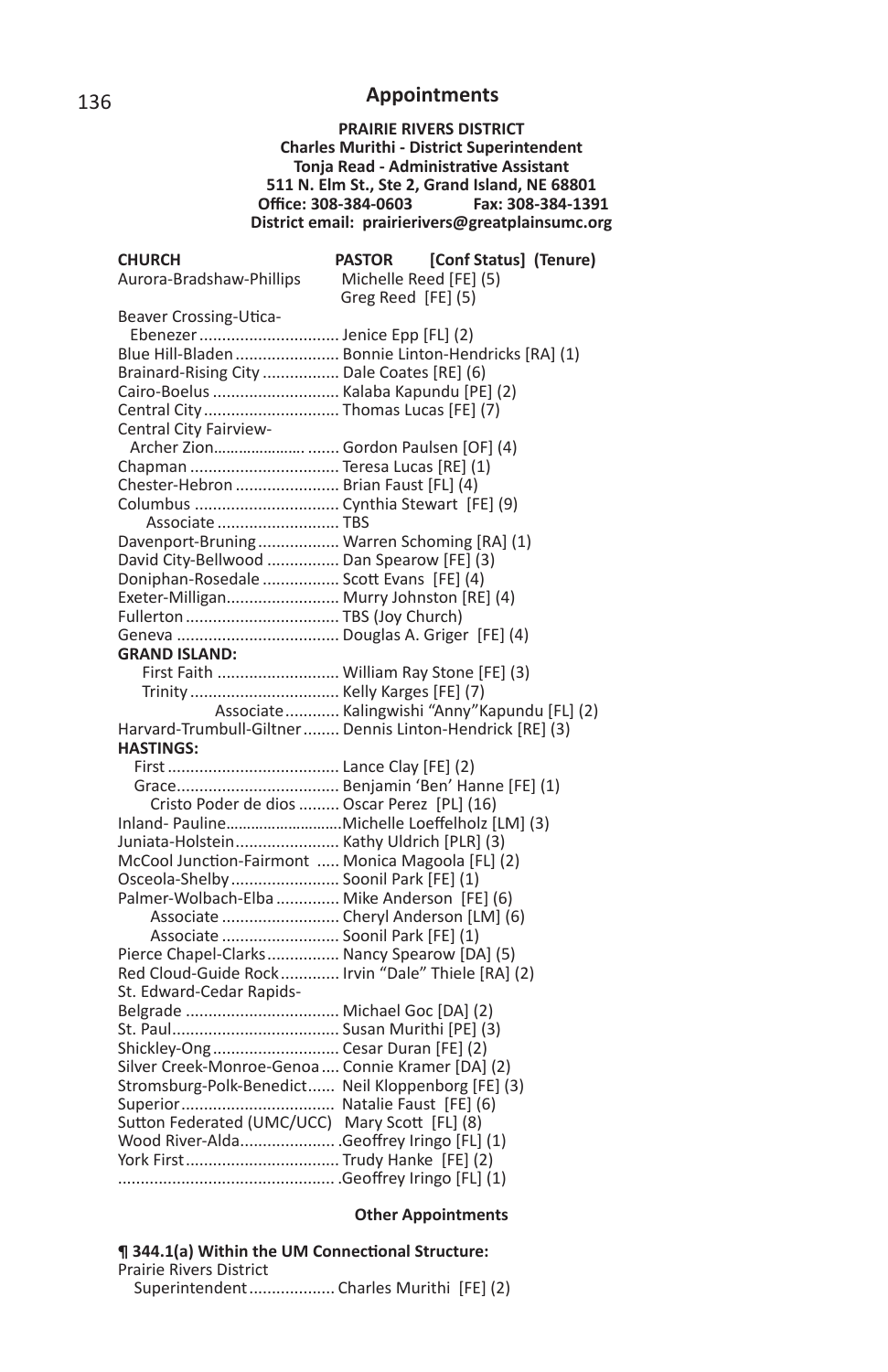# **SALINA DISTRICT Karen Rice Ratzlaff - District Superintendent Sheila Bartley - AdministraƟ ve Assistant 100 E. First Ave., Hutchinson, KS 67501-7109 Offi ce: 620-669-0011 District email: hutchdistrict@greatplainsumc.org**

| <b>CHURCH</b>                                      | [Conf Status] (Tenure)<br><b>PASTOR</b>           |  |
|----------------------------------------------------|---------------------------------------------------|--|
| Abilene First Mik King [FE] (1)                    |                                                   |  |
| Alida-Wakefield Maria D Foerschler[PL] (4)         |                                                   |  |
| Belleville-Agenda  Amos McCarthy [OE] (1)          |                                                   |  |
|                                                    |                                                   |  |
| Brookville Bill Gies [PL] (6)                      |                                                   |  |
| Burr Oak  Les Ellis [RE/IFT] (3)                   |                                                   |  |
| Cawker City-Glen Elder  Earl Haggard [FE] (3)      |                                                   |  |
| Chapman  Connie Wooldridge [FE] (6)                |                                                   |  |
| Clay Center  Reuben Langat [OF] (2)                |                                                   |  |
| <b>CONCORDIA:</b>                                  |                                                   |  |
|                                                    |                                                   |  |
| Ebenezer-Morganville Lillian Flegle [PL] (1)       |                                                   |  |
|                                                    | Courtland-Scandia  Sandra Jellison-Knock [LM] (6) |  |
|                                                    |                                                   |  |
|                                                    |                                                   |  |
| Hunter Grace-Barnard  Jeff Metzler [LM] (6)        |                                                   |  |
|                                                    |                                                   |  |
|                                                    |                                                   |  |
| Jewell Trinity-Mankato-                            |                                                   |  |
|                                                    |                                                   |  |
| Lincoln-Beverly Kaye Metzler [PL] (15)             |                                                   |  |
| Lindsborg Trinity  Dallas Peterson [RA] (4)        |                                                   |  |
| Longford-Mizpah Jane Langat [FL] (2)               |                                                   |  |
| Mentor-Gypsum  Rebecca Stredney [FL] (3)           |                                                   |  |
| Miltonvale Ralph Jarboe [RE] (1)                   |                                                   |  |
| Minneapolis-Bennington Cynthia M. Smart [FE] (2)   |                                                   |  |
| Mt. LibertyTBS                                     |                                                   |  |
| RepublicTBS                                        |                                                   |  |
| <b>SALINA:</b>                                     |                                                   |  |
| Church of The Cross Libby Oberdorf [FE] (2)        |                                                   |  |
|                                                    |                                                   |  |
| TiM Associate Jacques Kambol [FL] (3)              |                                                   |  |
| Grand Avenue TBS                                   |                                                   |  |
| Trinity  Eric Meyer [OE] (2)                       |                                                   |  |
|                                                    | Associate Chelsea Shrack [FL] (1)                 |  |
| University Nick Talbott [FL] (4)                   |                                                   |  |
| Associate  Chelsea Shrack [FL] (1)                 |                                                   |  |
| Solomon TBS                                        |                                                   |  |
| Talmage-BethanyTBS                                 |                                                   |  |
| Tescott-Culver DeMerle Eckart [PL] (4)             |                                                   |  |
| Washington-Haddam-Barnes . Debbie Senters [FL] (1) |                                                   |  |
|                                                    |                                                   |  |
|                                                    |                                                   |  |
| Woodbine-Lyona-Hope Kris Brinlee [AM] (3)          |                                                   |  |
| Associate  Thomas Blake [DA] (3)                   |                                                   |  |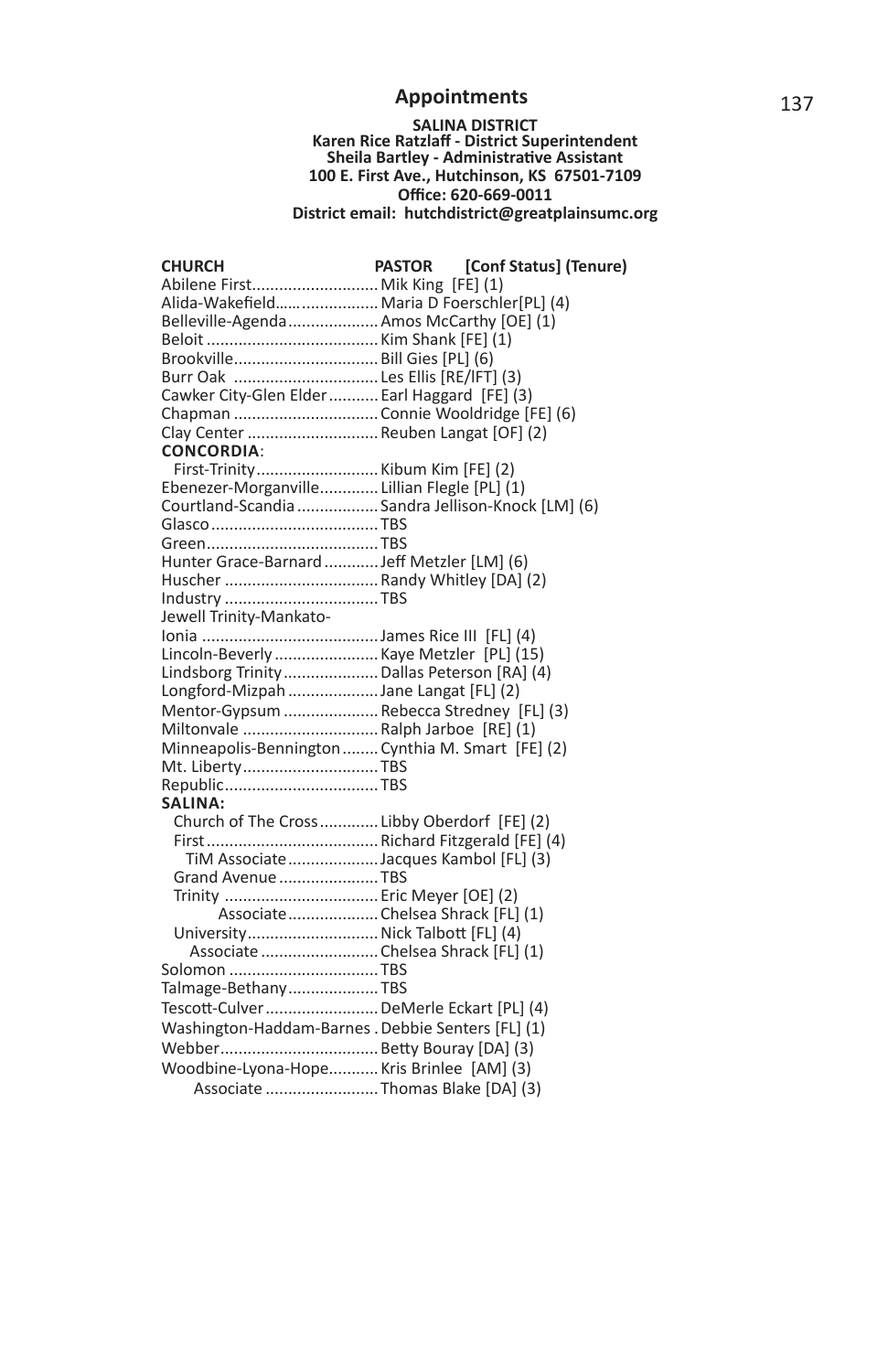### **Other Appointments**

**¶ 344.1(a) Within the UM Connectional Structure:** Salina District Superintendent ...................Karen Rice Ratzlaff [FE] (2)

 $\P$  344.1(b) Under Endorsement by the GBHEM and other ministry settings

Montgomery Hospice,

Maryland, Chaplain.............Lynn Sifrit [FE] (15)

**¶ 346.1 Appointed in another UM Annual Conference** Sang Hak Lee [FE] (4) .............. Western Pennsylvania Conference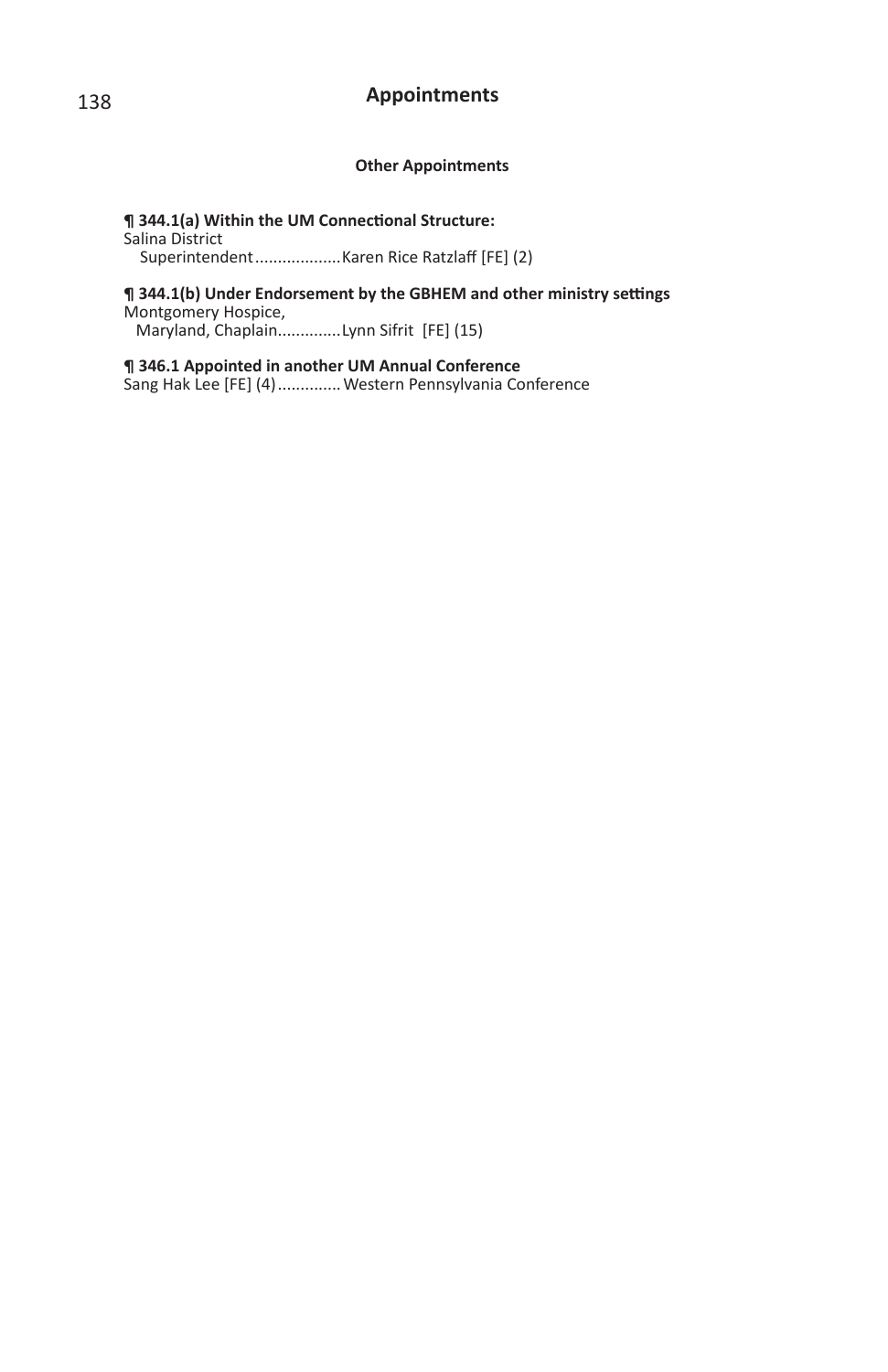**TOPEKA DISTRICT Jennifer Collins - District Superintendent Angel Jordan - Administrative Assistant** 1207 SW Executive Drive, Topeka, KS 66615 **Offi ce: 785-272-4211 Fax: 785-272-9135 District email: topdist@greatplainsumc.org**

| <b>CHURCH</b>                                                            | <b>PASTOR</b> | [Conf Status] (Tenure) |  |
|--------------------------------------------------------------------------|---------------|------------------------|--|
| Atchison Cyd Stein [AM] (4)                                              |               |                        |  |
| Berryton-Big Springs Annie Ricker [FE] (2)                               |               |                        |  |
| Bucks Grove-Circleville  Dawn Duryea [PL] (1)                            |               |                        |  |
|                                                                          |               |                        |  |
| Effingham Union Church Jeff Cochran [SY] (20)                            |               |                        |  |
|                                                                          |               |                        |  |
| Elwood United Community  Efrem Byrd [SY](10)                             |               |                        |  |
|                                                                          |               |                        |  |
| Hiawatha First Daniel Norwood [FE] (2)                                   |               |                        |  |
| <b>HOLTON:</b>                                                           |               |                        |  |
| Evangel Kelly Sipes [FE] (8)                                             |               |                        |  |
| Associate/Nueva Vida Hector Sanchez [FL] (11)                            |               |                        |  |
|                                                                          |               |                        |  |
| Horton-Whiting-Netawaka-                                                 |               |                        |  |
| Powhattan  Nick Marsh [DA] (2)                                           |               |                        |  |
|                                                                          |               |                        |  |
| Lancaster-Camp Creek Seth Montgomery [DA] (3)                            |               |                        |  |
| Lecompton  Changhyun Kim [PL] (2)                                        |               |                        |  |
| Mayetta-Potawatomi Howard Sudduth [RA] (19)                              |               |                        |  |
| McLouth-Oskaloosa Kara Eidson [FE] (2)                                   |               |                        |  |
| Meriden Gina Tyler [PE] (3)                                              |               |                        |  |
|                                                                          |               |                        |  |
|                                                                          |               |                        |  |
|                                                                          |               |                        |  |
| Seneca-Bern-Oneida Terry Ngalu [OE] (2)                                  |               |                        |  |
| Shawnee Heights  Barbara L. Clinger [FE] (8)                             |               |                        |  |
| Silver Lake Cameron Miller [PE] (3)                                      |               |                        |  |
|                                                                          |               |                        |  |
| Tecumseh  Lorna Boden [FL] (8)                                           |               |                        |  |
| <b>TOPEKA:</b>                                                           |               |                        |  |
| Asbury Mt. Olive  Harry Christian [FE] (10)                              |               |                        |  |
| Café Quetzel Christine Potter [FE] (2)                                   |               |                        |  |
| Countryside Paul Wilke [FE] (6)                                          |               |                        |  |
| Associate  Phillip Clay [FL] (2)                                         |               |                        |  |
|                                                                          |               |                        |  |
| TiM Associate  Karissa Miller [PE] (2)                                   |               |                        |  |
| Grace-Crestview Kevin Rea [OE] (2)<br>Highland Park Javier Rios [FE] (3) |               |                        |  |
| Kansas Avenue  Phil Anderson [PL] (4)                                    |               |                        |  |
| Lowman  Tony Hazen [FE] (7)                                              |               |                        |  |
| New Hope  Chuck Higgins [PL] (8)                                         |               |                        |  |
| Oakland Phil Anderson [PL] (4)                                           |               |                        |  |
| Pleasant Hill  Marge Cox [RE] (1)                                        |               |                        |  |
| Susanna Wesley  Andrew Conard [FE] (4)                                   |               |                        |  |
| Tabernacle & Table  Marshall Larson [FL] (2)                             |               |                        |  |
| University Jeff Potter [FE] (5)                                          |               |                        |  |
| Valley Falls-Coal Creek-                                                 |               |                        |  |
| Ozawkie-Nortonville: New                                                 |               |                        |  |
| Covenant-Winchester Melinda Harwood [AM] (2)                             |               |                        |  |
| Wathena-Troy Allison Stradford [DA] (1)                                  |               |                        |  |
| Wetmore-Goff-                                                            |               |                        |  |
| Corning: Trinity  Brenda Harter [FL] (4)                                 |               |                        |  |
|                                                                          |               |                        |  |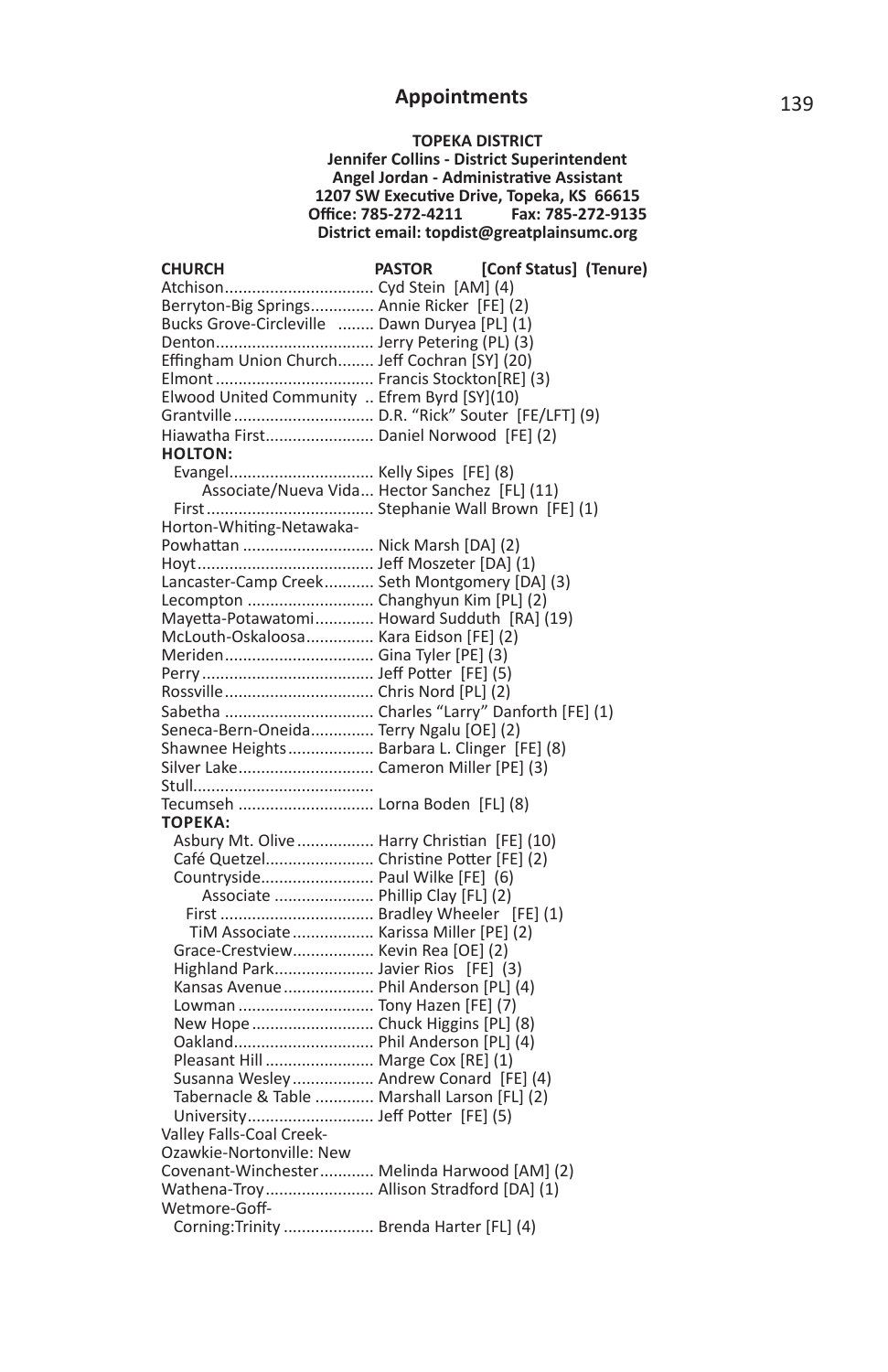Winchester-Nortonville: New Covenant .................... Larry Buss [RE] (6) Zion-Bellevue-Highland ........ Darlene Sheffer [FE] (2)

#### **Other Appointments**

 $\P$  331.1(b) Deacons Within the United Methodist Connectional Structure: Great Plains Disaster Response Coord. ................ Hollie Tapley [FD] (9) **¶ 344.1(a) Within the UM Connectional Structure:** Great Plains Dir. of Cong Excellence.............................Jeff Clinger [FE] (1) Topeka District Superintendent ....................... Jennifer Collins [FE] (3) Aldersgate Village, Chaplain .. Ron Schultz [RE] (6) Great Plains Young Adult Leadership …….....................Nicole Conard [FE] (7) Great Plains Mercy and Justice ................................Sarah Marsh [FE] (2) Washburn University Campus Ministry ...............................Earl Williams [DA] (2) Great Plains Clergy Leadership............................Kathy Williams [FE] (3) Dir-Clergy Excellence/ Assistant to Bishop..............Delores "Dee" Williamston [FE] (2)

### $\P$  344.1(b) Under Endorsement by the GBHEM and other ministry settings

Michael E. Debakey VA Medical Center Houston TX, Chaplain & Pastor Angleton, TX Community of Love UMC ................................................ Greg McCrimmon [RE] (11) Chaplain, VITAS Healthcare, Riverside, CA.........................Brad Devor [FE] (19) Chaplain, US Army .................. Lucas McConnell [FE] (5) Chaplain, Associate Chaplain, Children's Mercy and St. Luke's Hospital, Kansas City ................................................ Stephanie Seth [FE] (3)

#### **¶ 344.1(d) Ministries beyond the Local Church [as is (a) and (b)]** NEK Multi-County Health Department, Hospital Chaplain..................... Jerry Petering [PL] (3)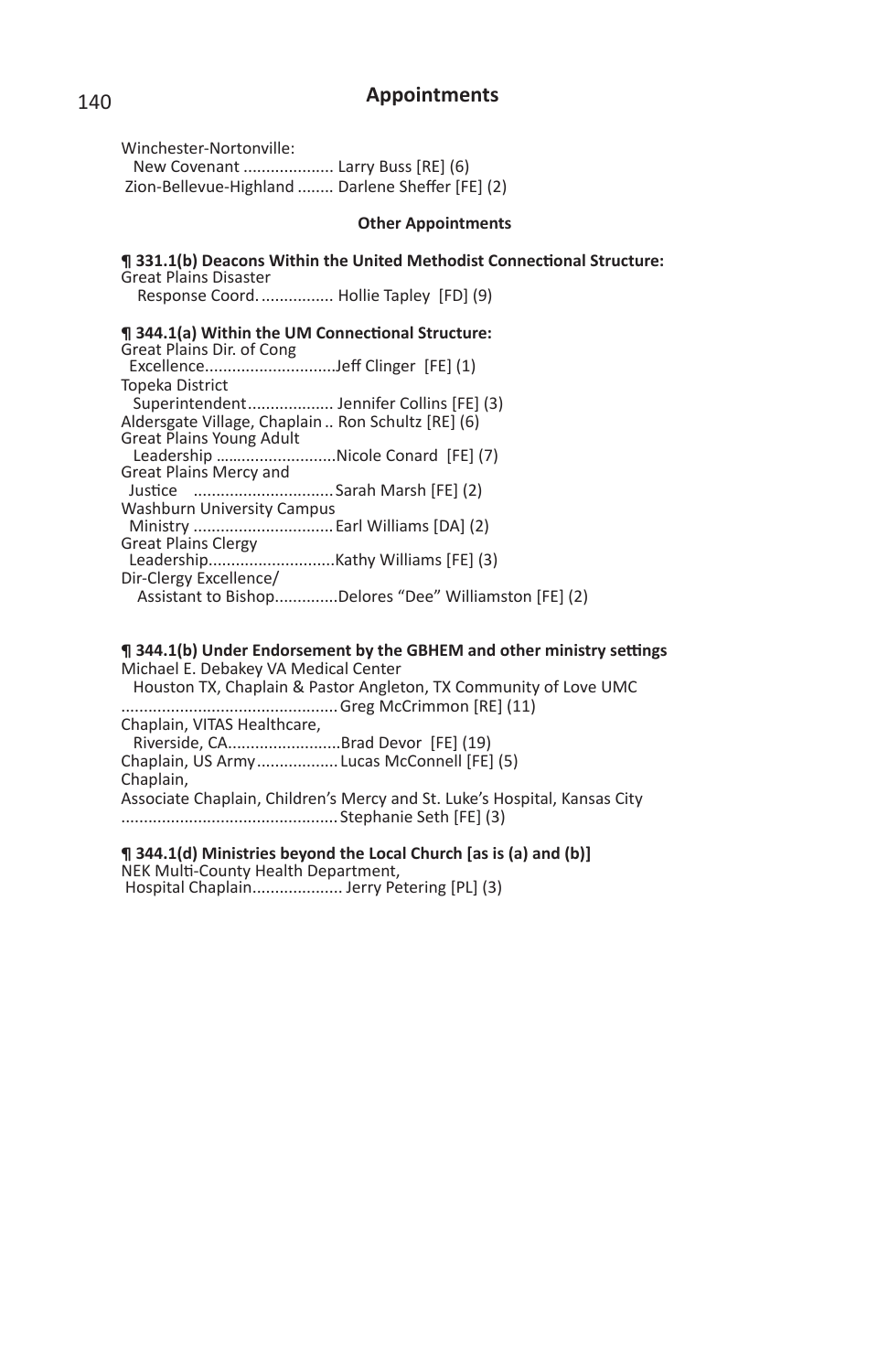### **WICHITA EAST DISTRICT**

#### **Mitch Reece - District Superintendent Dena Davis - Administrative Assistant Ann Manske - AdministraƟ ve Assistant 4407 E. Douglas St., Wichita, KS 67218 Offi ce: 316-684-6652 District email: wichitadistrict@greatplainsumc.org**

| <b>CHURCH</b>                                         | <b>PASTOR</b> | [Conf Status] (Tenure)                              |
|-------------------------------------------------------|---------------|-----------------------------------------------------|
| Andover Ryan Lynch [FE] (5)                           |               |                                                     |
| <b>ARKANSAS CITY:</b>                                 |               |                                                     |
| Arkansas City  Stephen Rankin [OR] (1)                |               |                                                     |
| Mount Hope (Ark City)-                                |               |                                                     |
| Grandview                                             |               |                                                     |
| AugustaLynn Lamberty [FE] (4)                         |               |                                                     |
| Belle Plaine-Conway Springs Jacob Maforo [PE] (3)     |               |                                                     |
|                                                       |               |                                                     |
| <b>DERBY:</b>                                         |               |                                                     |
| Madison Avenue-Greenwich Ginny Atkinson-Hall [PL] (2) |               |                                                     |
| Woodlawn Lance Carrithers [FE] (6)                    |               |                                                     |
| TiM Associate  Lori Patton Aguilar [FE] (5)           |               |                                                     |
| Douglass-Leon  Janet Sutter [LM] (1)                  |               |                                                     |
| <b>EL DORADO:</b>                                     |               |                                                     |
|                                                       |               |                                                     |
|                                                       |               |                                                     |
|                                                       |               |                                                     |
|                                                       |               |                                                     |
|                                                       |               |                                                     |
| Mulvane  Russ Anderson [FE] (3)                       |               |                                                     |
|                                                       |               |                                                     |
|                                                       |               |                                                     |
| Prairie View (Atlanta)  Supply [SY]                   |               |                                                     |
|                                                       |               |                                                     |
|                                                       |               |                                                     |
|                                                       |               |                                                     |
|                                                       |               |                                                     |
| Towanda                                               |               |                                                     |
| WICHITA:                                              |               |                                                     |
| Calvary  Michael Marion [FE] (10)                     |               |                                                     |
|                                                       |               | Associate  Ashley Prescott Barlow-Thompson [FD] (6) |
|                                                       |               |                                                     |
| Associate  Jennifer Herndon [FD/LFT] (2)              |               |                                                     |
|                                                       |               |                                                     |
|                                                       |               |                                                     |
| East Heights  Steve Spencer [FE] (4)                  |               |                                                     |
| Associate  Kim Dickerson-Oard [FE] (11)               |               |                                                     |
| Heart of Christ  Ronda Kingwood [FL] (4)              |               |                                                     |
| House of Liberty                                      |               |                                                     |
| Korean Ilho Lim [OE/LFT] (5)                          |               |                                                     |
| Saint Mark  Robert Johnson [OE] (7)                   |               |                                                     |
| Associate  Yolanda White-Oliver [PL] (6)              |               |                                                     |
|                                                       |               |                                                     |
| WINFIELD:                                             |               |                                                     |
|                                                       |               |                                                     |
| Associate  Rachelle Speer [FL] (7)                    |               |                                                     |
|                                                       |               |                                                     |
| Grandview.-UdallBrad Riley [OE] (2)                   |               |                                                     |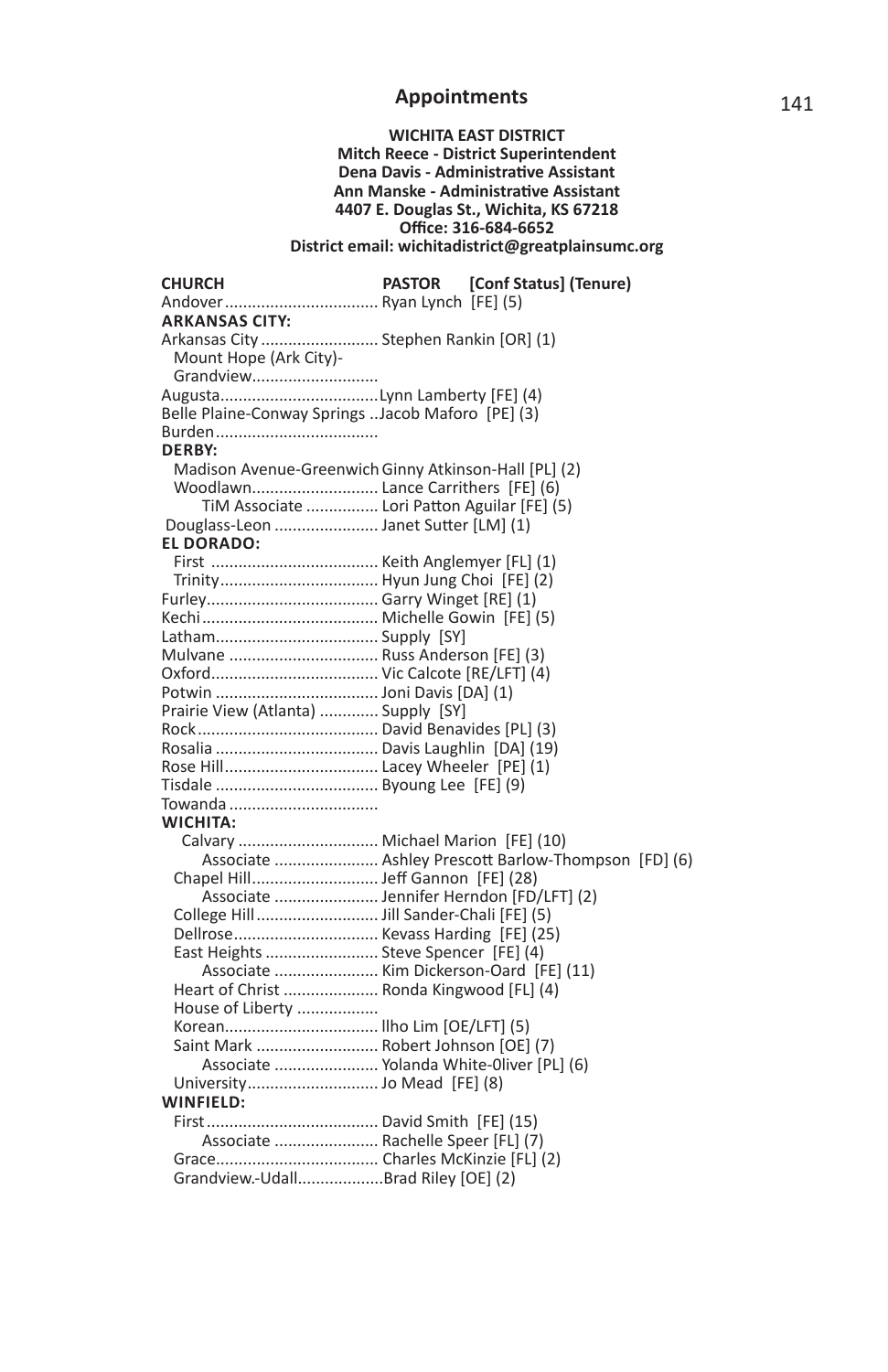#### **Other Appointments**

#### $\P$  331.1(a) Provisionary Deacons Within the United Methodist Connectional Structure: Neighboring Movement Good Neighbor Experiment Coordinator......Maddie Johnson [PD] (2)

 $\P$  331.1(b) Deacons Within the United Methodist Connectional Structure: Executive Director of Worship Resources Director of Liturgical Resources,

Discipleship Min. Nashville, TN Cynthia Wilson [RD] (2)

#### **¶ 344.1(a) Within the UM Connectional Structure:**

Wichita East District Superintendent .................... Mitch Reece [FE] (8) Dir of Discipleship, Campus Minister Southwestern College ........... Molly Just [FE] (8) United Methodist Open Door .. G. Deann Smith [FE] (22)

#### $\P$  344.1(b) Under Endorsement by the GBHEM and other ministry settings Good Shepherd Hospice Chaplain

 Wichita .................................. Jeff rey Mildren [FL] (2) Lee Memorial Health System, Cape Coral FL, Chaplain ........ Denise Sawyer [FE] (12). United States Air Force, Chaplain Columbus Air Force Base, MO......................... Jimmy Taylor III [FE] (10).<br>Asst. Prof. of Wesleyan Theo. UMC Liaison, Seattle Pacific<br>Uni. and Seminary .................. R. Matthew Sigler [FE] (6) Seattle Pacific University, Leitourgia Project Northwest Conference................................Gregory Reffner [PE] (3)

### **¶ 344.1(d) Ministries beyond the Local Church [as is (a) and (b)]**

Friends University, Professor and Chair of Dept of Religion James B. Smith [FE] (33). Neighboring Movement, ExecuƟ ve Director.....................Adam Barlow-Thompson [FE] (7) Chaplain, Good Shepherd Hospice, Wichita, KS ......Jeff Mildren [FL] (5) Chaplain, Robert J. Dole VA Medical Center, Wichita, KS .....................................................Steven Morgan [RE] (1)

### **¶ 346.1 Appointed in another UM Annual Conference**

Lubbock Korean, NW Texas Conference...............................Daniel Kim [FE/LFT] (9) Kipling UMC, North Carolina Conference ..............................JusƟ n Jamis [FE] (3) Brownsville UMC, Bremerton WA, Northwest Conference................................Gregory Reff ner [PE] (3) TX Conference ......................... Emmanuel Aff ul [FE] (1)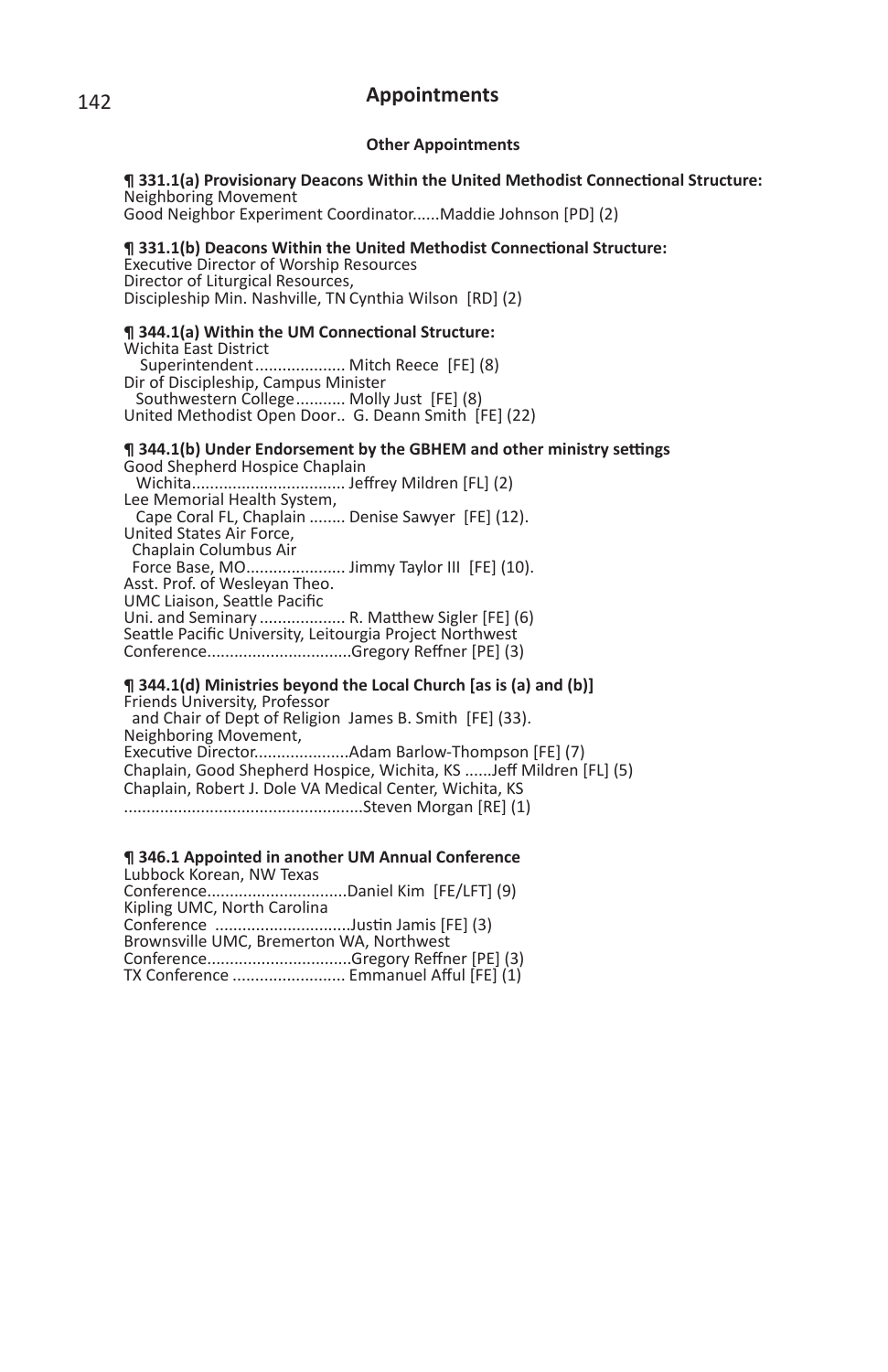#### **WICHITA WEST DISTRICT Mitch Reece - District Superintendent Dena Davis - Administrative Assistant Ann Manske - Administrative Assistant 4407 E. Douglas St., Wichita, KS 67218 Offi ce: 316-684-6652 District email: wichitadistrict@greatplainsumc.org**

| <b>CHURCH</b>                                    | PASTOR [Conf Status] (Tenure)                           |
|--------------------------------------------------|---------------------------------------------------------|
| Anthony-HarperBruce Wilson [FL] (2)              |                                                         |
| Attica-Zenda JL Nichols [DA] (2)                 |                                                         |
| Burchfiel-Bluff CityKaren Miller [PL] (11)       |                                                         |
|                                                  |                                                         |
|                                                  |                                                         |
| Clearwater-Milton Kendal Utt [RE] (3)            |                                                         |
|                                                  | Coats-Lake City-Glendale Mary "Kathy" Webster [PL] (11) |
|                                                  |                                                         |
| Cunningham-PenalosaMathew Musyoki [FL] (3)       |                                                         |
|                                                  |                                                         |
| HaysvilleJennifer Jones [FE] (7)                 |                                                         |
| Kingman Brad Kirk [FE] (5)                       |                                                         |
| Kiowa-Hardtner  Mark Fillmore [FL] (1)           |                                                         |
|                                                  |                                                         |
| Mayfield Federated-ArgoniaEsther Waweru [DA] (1) |                                                         |
| Medicine Lodge  Paul Stephens [FL] (8)           |                                                         |
| Mount Hope  Dan Ferguson [RE/LFT] (4)            |                                                         |
|                                                  |                                                         |
| Sawyer-luka Louis Keeling [LM] (9)               |                                                         |
| Sedgwick-Bentley Jan McDaniel [AM] (8)           |                                                         |
| Valley Center Ji-Seok Ju [FE] (8)                |                                                         |
| Wellington Isaac Chua (FE) (3)                   |                                                         |
| WICHITA:                                         |                                                         |
| Aldersgate Gary Brooks [FE] (9)                  |                                                         |
| Associate  Daniel Reffner [PE] (3)               |                                                         |
| Youth Minister  Maria Penrod [PD] (2)            |                                                         |
| AsburyRick Just [FE] (8)                         |                                                         |
| Bethany-Mt. Vernon                               |                                                         |
|                                                  |                                                         |
| Central AvenueDon Wharton [RA] (2)               |                                                         |
|                                                  |                                                         |
|                                                  | TiM Associate Rebecca Goltry Mohr [FE] (6)              |
| New Covenant-NorwichCathy Holley [FE] (13)       |                                                         |
| Pleasant Valley Kalaba Chali [FE] (2)            |                                                         |
| St. Paul'sDonna Goltry [RE/LFT] (2)              |                                                         |
|                                                  | West HeightsTrudy Kenyon Anderson [FE] (3)              |
|                                                  | Associate Beverly Baumgartner [OF] (6)                  |
|                                                  | West Side Sandy DesPlas [RE/LFT] (10)                   |
| Woodland  Valecia Scribner [PL] (3)              |                                                         |